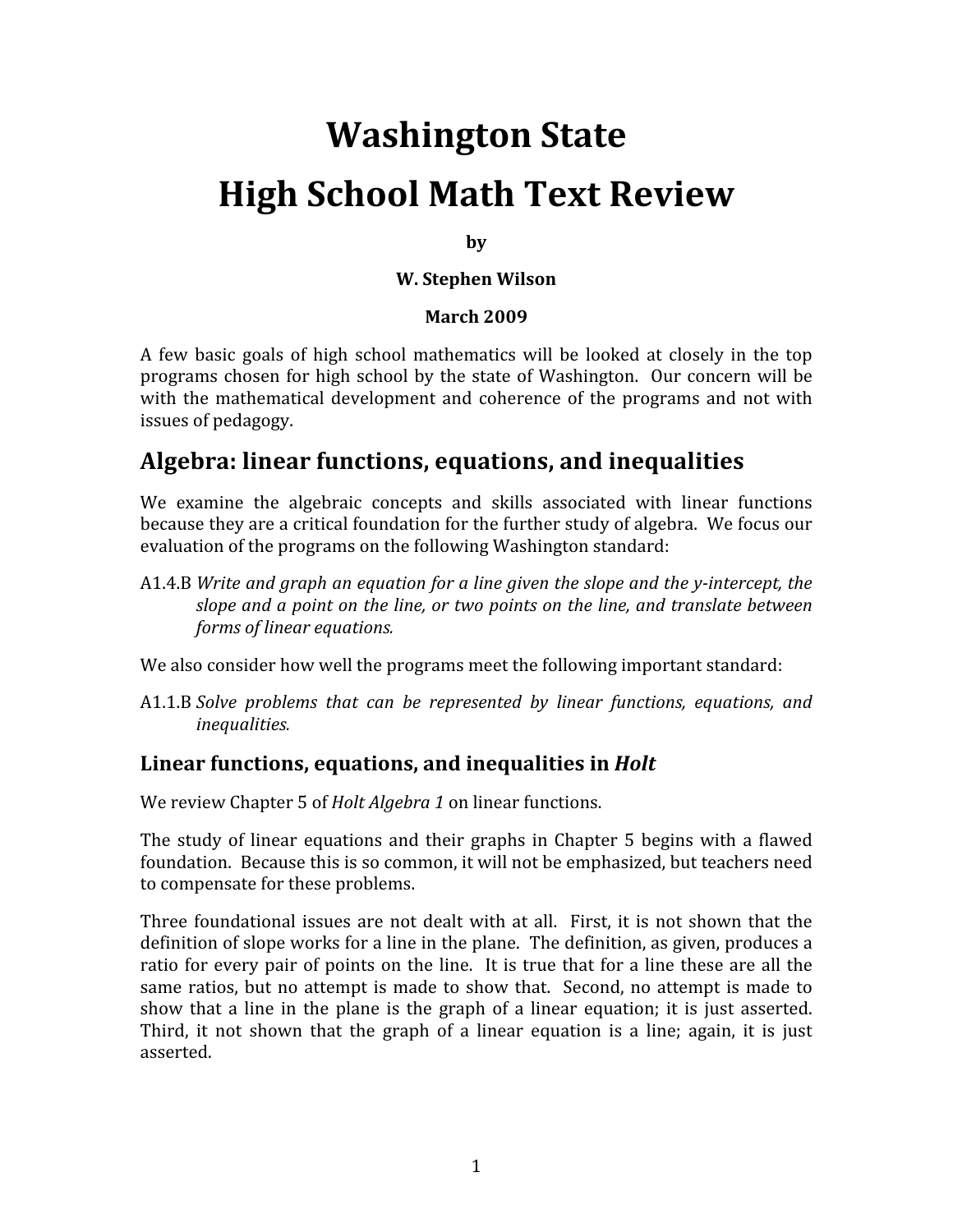The failure to address these fundamental issues leaves the study of linear functions and their graphs on shaky ground.

On page  $335$  is a single problem that starts with y-intercept 3 and slope 2 and rigorously arrives at the equation  $y=2x+3$ . This example is the only justification for the "m" in y=mx+b being the slope. Identifying "m" with the slope is a quick and simple algebraic manipulation, but it is not done here, or in any of the other programs. Although the y‐intercept is taken care of nicely earlier when the standard form of a linear equation is studied, the failure to connect the definition of the slope to the "m" in the slope-intercept form of a linear equation creates another foundational issue.

We also have:

Any linear equation can be written in slope-intercept form by solving for y and simplifying.

Although this is stated, the computation is not carried out for the general case.

Ignoring these foundational flaws, the chapter begins with the standard form of a linear equation, page 298. Since it is assumed we get a straight line, it is enough to plot some points and draw the line in order to graph the equation. It is easy to compute the intercepts from the standard form. That computation gives two points on the graph and is enough to draw the graph.

Slope is introduced and worked with, in the beginning mostly from tables and reading from graphs and then with more algebraic techniques. The slope intercept form, page 335, is introduced and applied. Page 342 brings the point-slope form, including something that resembles a proof, if you accept their slope.

Inequalities in one variable are covered in Chapter 3, but multiplication of inequalities by negative numbers is weak. The number line is drawn and it shows a couple of points being flipped when multiplied by ‐2. This treatment of inequalities is inadequate.

**Summary:** Mathematical underpinnings are missing and multiplication of inequalities by negative numbers is weak. That said, the material in general is developed meticulously. There are numerous exercises and word problems, including exercises that require students to translate between the forms of linear equations and quite long collections of related problems.

#### **Linear functions, equations, and inequalities in** *Discovering*

Linear equations are introduced in *Discovering Algebra*'s Chapter 3 by plotting points recursively on a graphing calculator. On page 166, after demonstrating an example, the concept of *linear relationship* is vaguely defined: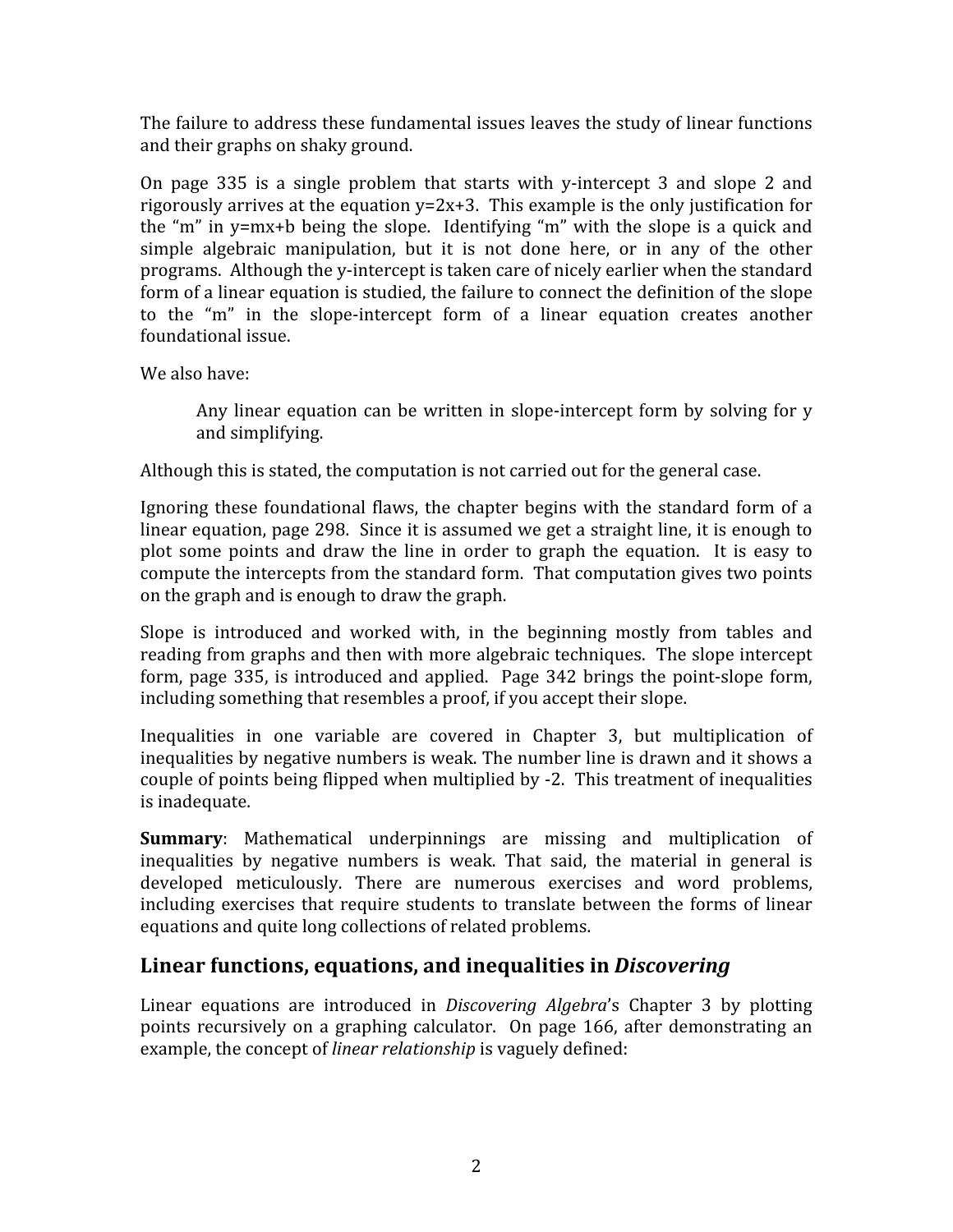The points you plotted in the example showed a **linear relationship** between floor numbers and their heights. In what other graphs have you seen linear relationships?

"Linear relationship" means something mathematically, and the definition provided is hopelessly inadequate. However, *linear relationship* is used freely in the text from here on.

On page 179 we see our first linear equation, and it is put in what is called the **intercept form**, y=a+bx. The y-intercept is identified as the letter "a". The "b" term is computed numerically in several examples in Lesson 3.5. This is done in terms of **rate of change**. The examples given are tables and intended for calculator use. There are some good word problems that require the construction of a linear function.

Techniques for solving linear equations are introduced in Lesson 3.6. Algebraic techniques are introduced and so are calculator techniques. There are a couple of problems with the mathematics. They start an example solution on page 198 with the statement: "Each of these methods will give the same answer." This claim is not true as becomes apparent on the next page.

From Example B, you can see that each method has its advantages. The methods of balancing and undoing use the same process of working backward to get an exact solution. The two calculator methods are easy to use but usually give approximate solutions to the equation. You may prefer one method to others, depending on the equation you need to solve.

This is a text for students to learn the algebra in order to meet the Washington State mathematics standards. The exact solution obtained using the algebraic technique referred to as "balancing" meets these standards. "Undoing" is just the list of buttons to push to solve the equation on a calculator. Giving three calculator solutions equal status to algebraic techniques undermines the goal of teaching students algebra.

On page 218 we find a formula for the slope of a line. The discussion in the text up until this point loosely identified slope with the "b" of the intercept form of a linear equation (see the question at the bottom of page 219). The formula defines the slope of a line as the ratio of the change in y to the change in x for two points on the line. No attempt is made to show that the same ratio is obtained if two different points are used. This discussion of the slope of a line is inadequate.

The **slope-intercept form** of a linear equation is introduced on page 229 in Lesson 4.2 on Writing a Linear Equation to Fit Data. **Line of fit** for a scatter plot is not formally part of this review, but since this section introduces the important slopeintercept form, a comment will be made. The line of fit in this lesson is determined by what "looks best." Appearance is most definitively NOT mathematics and should not be invoked. There are mathematical reasons that allow one to determine a line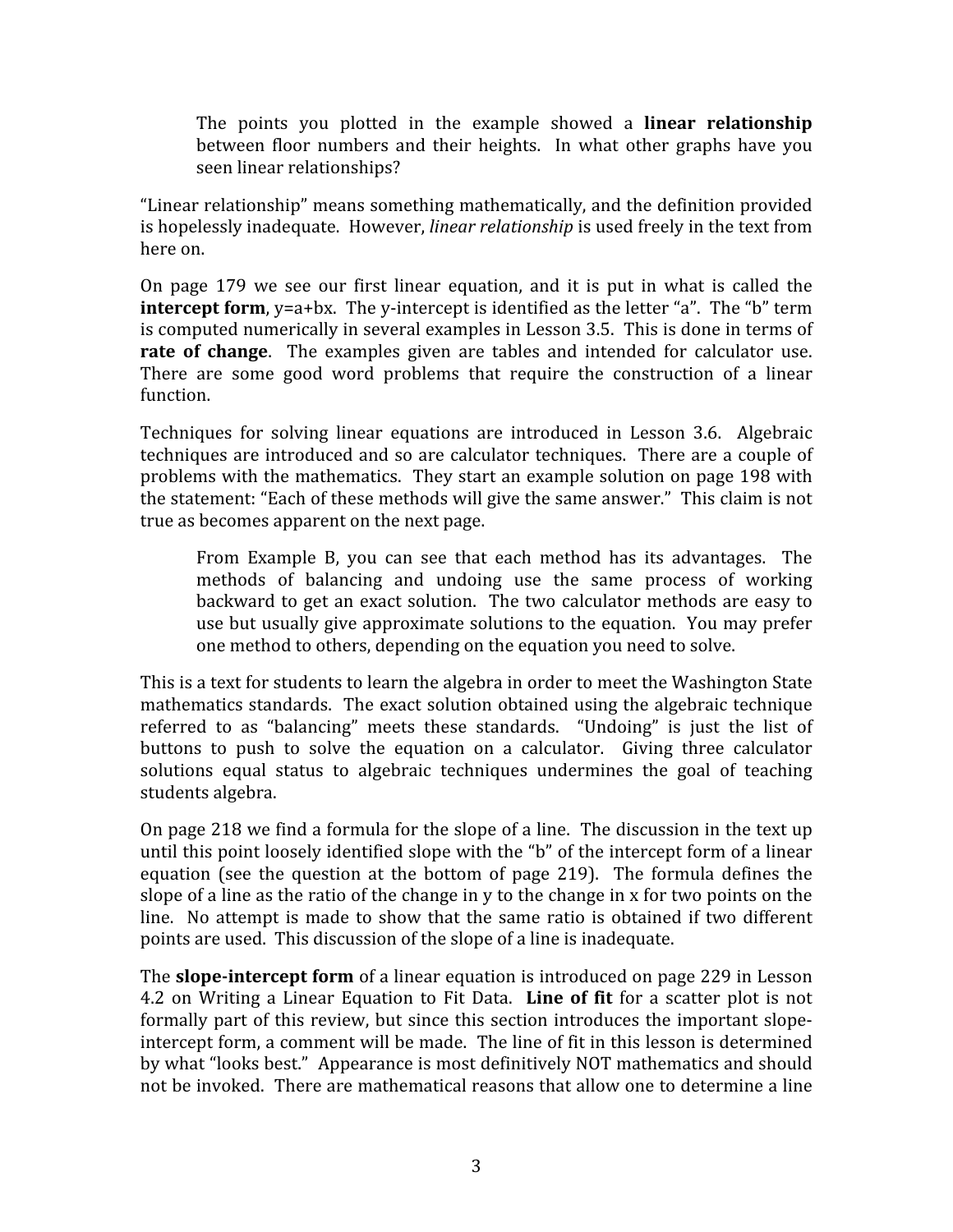that fits the data of a scatter plot, but these reasons are not available to students at this level.

In Lesson 4.3 starting on page 234, the point-slope form for linear equations is nicely developed.

In Lesson 4.4 very basic algebraic manipulations are discussed in order to show that some linear equations are equivalent. As this begins only on page 240 of an algebra book, it shows how little the structure of algebra is emphasized. The standard form shows up and algebraic manipulations allow one to go between the various forms introduced so far: standard, intercept, slope‐intercept, and point‐slope.

There are many good word problems throughout the study of linear equations.

What is missing, as in *Holt Algebra I*, is the mathematical foundation. There is no attempt to show that a line in the plane is the graph of a linear equation and that the graph of a linear equation is a line. Moreover, these unproven assertions are never even highlighted. They are just there.

Single variable inequalities are studied in Lesson 5.5. Inequalities respond differently from equations when it comes to multiplying and dividing by negative numbers. This is never explicitly stated in this section. It is left to the student to discover it in an investigation.

**Summary:** The foundational necessities of mathematics are missing from the graphing of linear functions. The material is developed, but the emphasis is not on the structure of algebra and the importance of symbolic manipulation is minimized.

#### Linear functions, equations, and inequalities in *Core-Plus Mathematics*

The place to look for these topics is in Unit 3 of *Course 1*, pages 150‐237. It is worth going through the text page by page to see how the mathematics develops. We will keep in mind the two standards of interest: A1.4.B and A1.1.B.

Immediately, on page 150, we are given the definition of a **linear function**. It is a function with straight-line graphs. We are then introduced to a linear function, B=20+5n, and this is analyzed. A major theme of the book shows up here. The analysis is done by creating a table and graphing the points from the table. Then we are given tables and asked to find a linear function. At no point is there an attempt to show that the equation's graph really is a line. Likewise, there is never an attempt to show that a line graph (i.e. coming from a linear function) comes from the usual form of a linear equation. This is a significant flaw in the mathematical foundation provided in the text.

On page 155, *Course I* discusses the mathematics underlying the problems it solves. Because the text's focus is on the problems, it refers to the mathematics as "Linear Functions Without Contexts". Mathematics, itself, can be considered a context,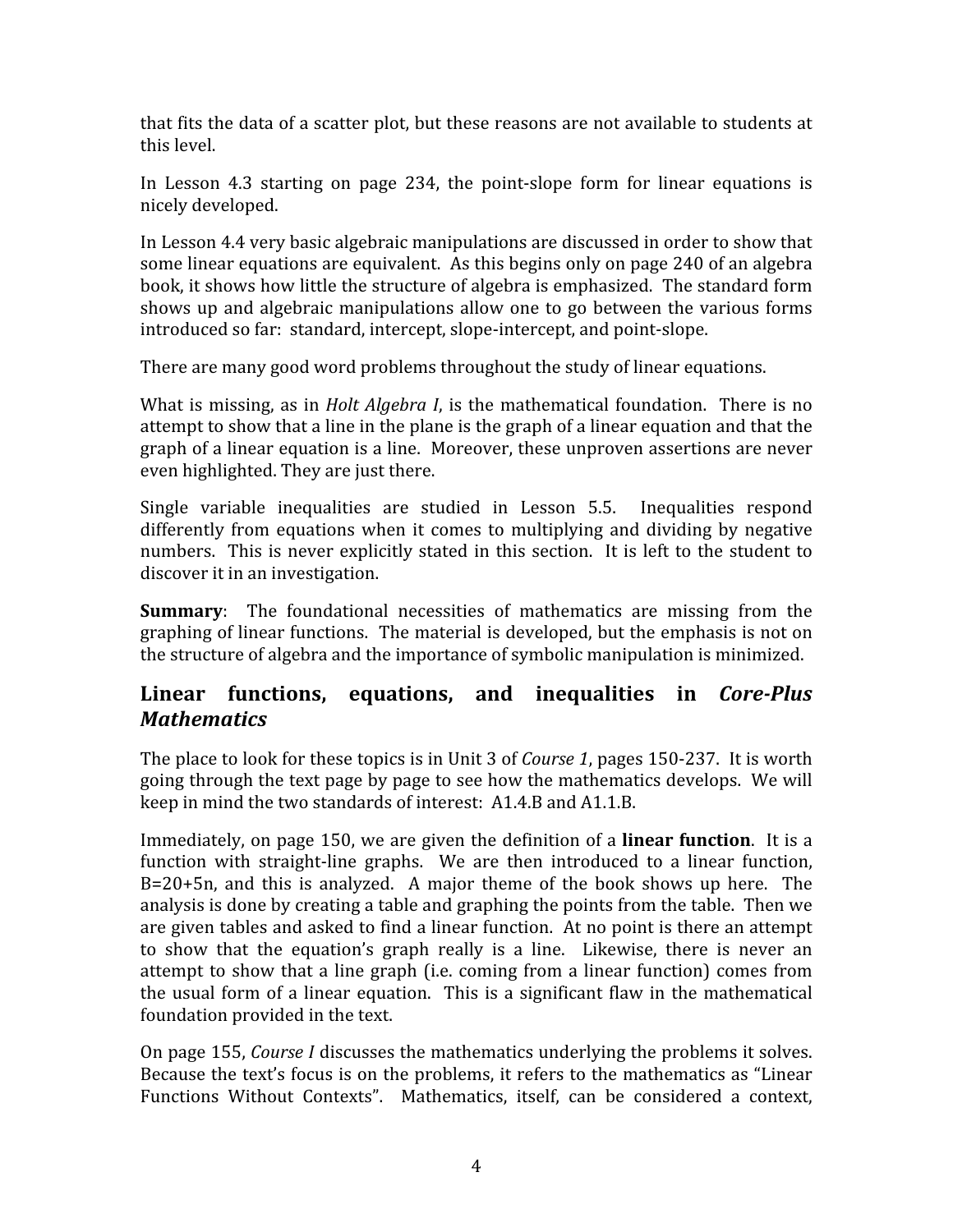especially in a mathematics course. Here the text defines the slope of a linear function, and its proof that it is well defined (though they don't state any such concern) is that "You've probably noticed by now that the rate of change of a linear function is constant." This is another significant flaw in the development of the mathematical foundations.

On page 156 the text summarizes the mathematics:

Linear functions relating two variables  $x$  and  $y$  can be represented using tables, graphs, symbolic rules, or verbal descriptions.

Although this statement is true, the essence of algebra involves abstraction using symbols. This description of linear functions accurately reflects what the text emphasizes, and, in particular, how it downplays the importance of the symbolic approach. There are, for example, many good problems in the text, but this statement illustrates fairly well the distribution of time spent on each of the four representations.

On page 157 we get another insight into the view this program takes of these simple linear functions.

Mathematicians typically write the rules for linear functions in the form y=mx+b. Statisticians prefer the general form y=a+bx.

The text continues by using the form preferred by statisticians, not the one used by mathematicians. By itself this particular notational choice is not important, but because mathematics is slighted in so many ways, an odd, subtle, anti-mathematics tone pervades the program.

On page 160, the **slopeintercept** form is given a name. Also on this page, we have the only place we could find where a linear function is computed from two points in the plane. This happens in problem 6 with four cases.

The next section is not about algebra or mathematics at all. It is about drawing lines that "fit" the data of a scatter plot. The lines are drawn without benefit of mathematics, guided by words and phrases like "fits the data closely", a "line that you believe is a good model", "you believe the graph closely matches", etc. There are mathematical ways to do this, but they are quite a bit more advanced than can be done here, so mathematics is ignored.

Inequalities show up in a problem on page 191. On this same page we learn:

It is often possible to solve problems that involve linear equations without the use of tables, graphs, or computer algebra systems. Solving equations by symbolic reasoning is called solving *algebraically.*

The text then demonstrates two ways of solving 30*x*+12=45 algebraically. The first way is a straightforward sequence of algebraic manipulations. The second way gives the buttons you'd push to "undo" the equation to solve it on a calculator. The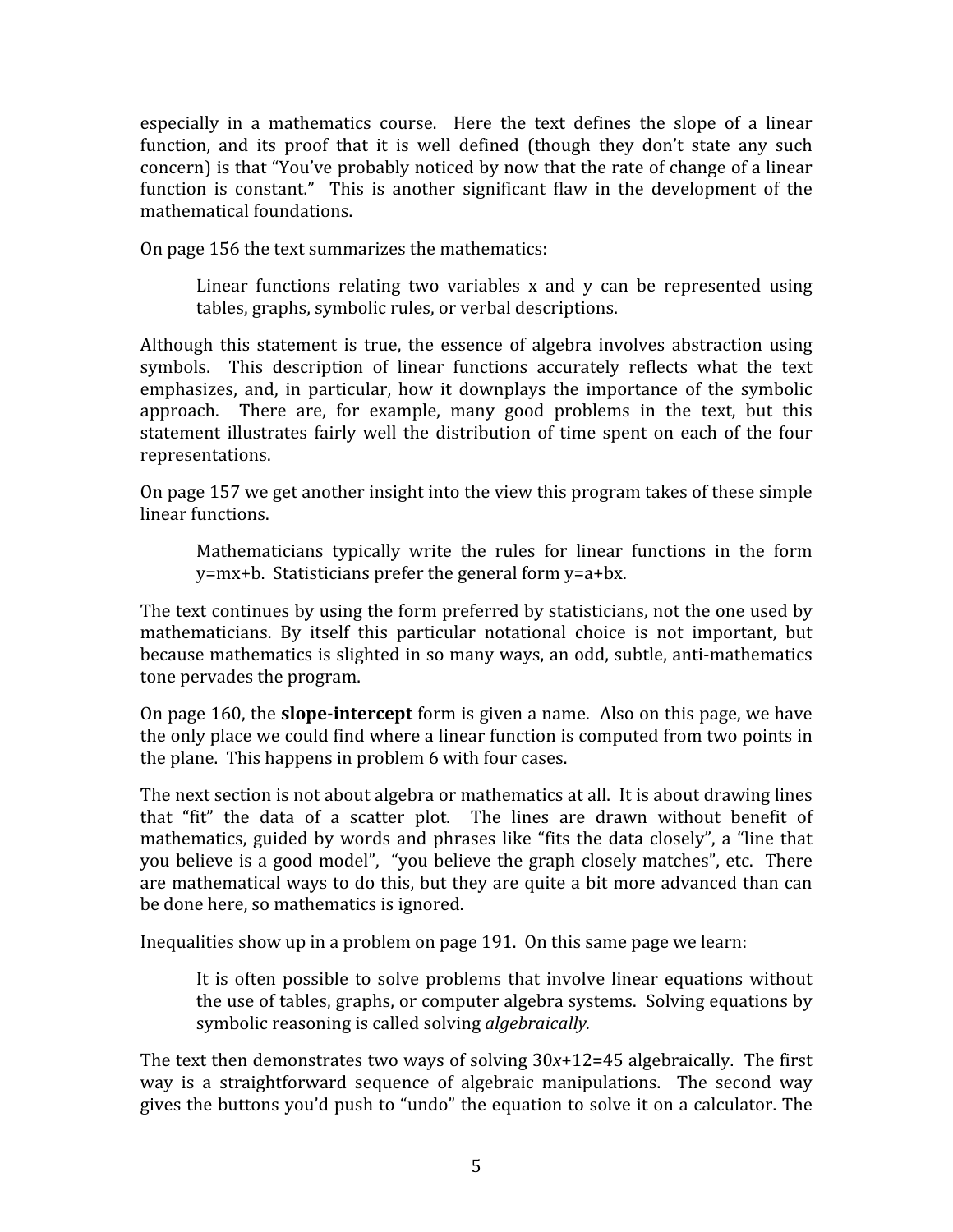fact that this is considered solving the equation "algebraically", combined with the de‐emphasis on symbolic work, is more evidence of how algebra is downplayed in this program.

The serious study of inequalities begins on page 194. A problem is given to see what happens with three numerical inequalities when you multiply by minus one. Based on this you are to decide what happens in general. No serious attempt at explanation is offered.

Finally, in Lesson 3, Unit 3, of *Course 1,* 214 pages into high school mathematics, the program takes on the concept of equivalent expressions and goes over the elementary ways of computing with simple algebraic expressions, such as distributivity, commutativity, associativity, and the inverse properties of addition/subtraction and multiplication/division. For linear expressions in one variable there is a canonical simplification, so some of the problems are a bit strange like when they ask, on page 219, for "at least two different but equivalent expressions" for 8x-3x-2x-50. Here we find another example of devaluing algebra when, two pages after introducing basic algebraic manipulations, the program has moved to a calculator with a computer algebra system.

**Summary**: This program has a multitude of good problems, but never develops the core of the mathematics of linear functions. The problems are set in contexts and mathematics itself is rarely considered as a legitimate enterprise to investigate. Although there is some minimal required algebraic manipulation all along, there are only two pages devoted to it, pages 220‐221. This lack of attention to algebraic manipulation means that the form Ax+By=C never shows up and neither does the translating back and forth between forms. It is okay to develop the mathematics through problems as this program does, but then it is essential to consolidate the actual mathematics. Symbolic algebra is minimized. As important as problem solving is, students must move forward with the mathematics as well.

#### **Linear functions, equations, and inequalities in**  *Glencoe McGraw-Hill*

The study of linear equations, functions, and inequalities is covered in *Algebra 1*, Chapters 2‐5, pages 73‐330.

Chapter 2 begins with a few pages that explain how to translate word sentences in word problems into mathematical equations. The text begins with things that are familiar and easy such as "The length of each lap times the number of laps is the length of the race" and moves on to more complex sentences such as "Seven times a number squared is five times the difference of *k* and *m*." It is nicely done.

The bulk of the material from this point in the book is a careful instruction on how to solve more and more complex linear equations. Linear equations aren't that complex to begin with, but we know students struggle with them nonetheless. Time is spent on each progressively more difficult type of equation, starting with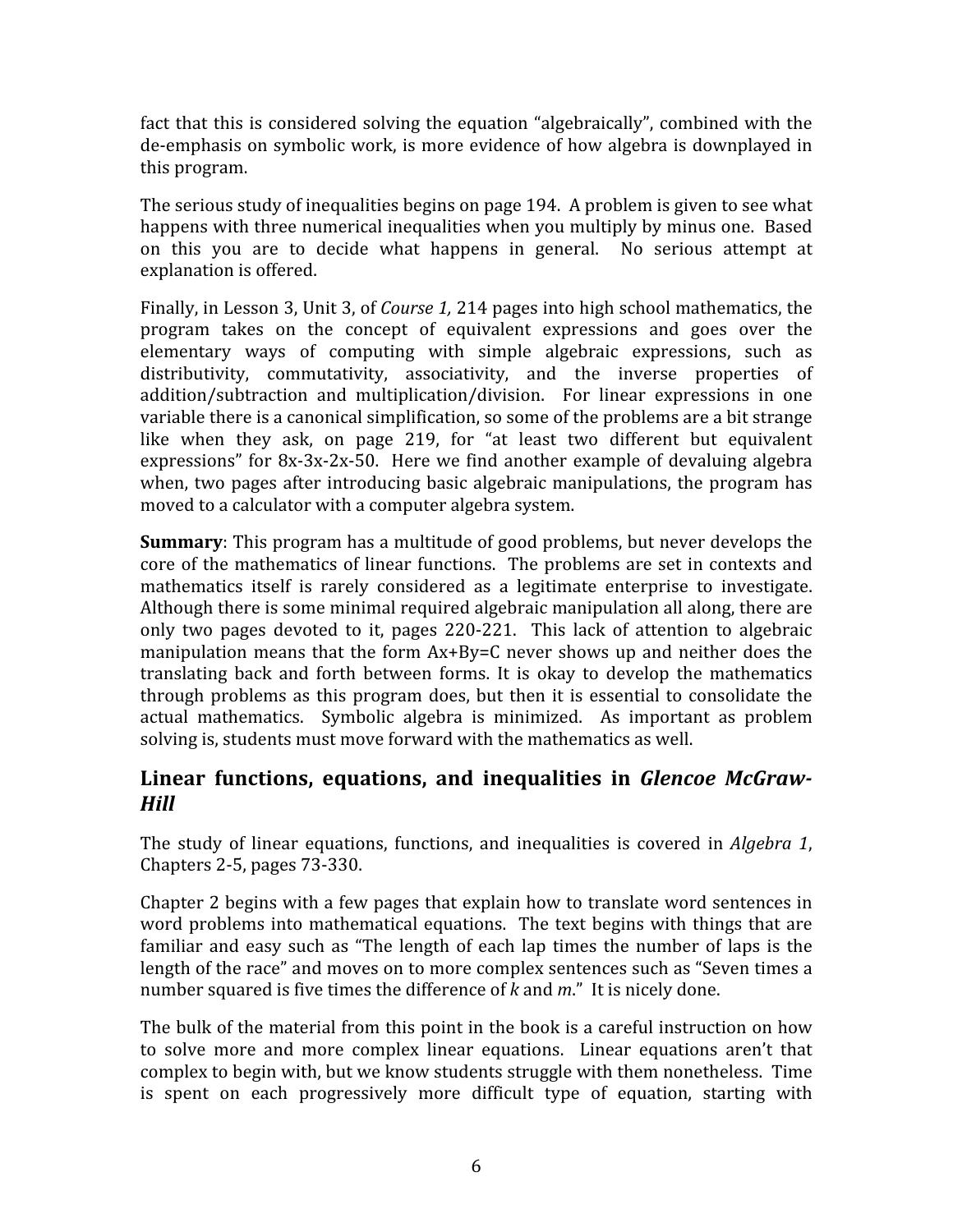examples like  $c-22=54$ ,  $63+m=79$ , and then moving on to equations of the type  $(2/3)q=1/2$ . Finally, we get equations of the form  $11x-4=29$ . There are many exercises and word problems for each level of problem, including word problems that require combining terms algebraically to put the equation into one of the above forms. The work continues with equations that have the unknown on both sides, such as  $2+4k=3k-6$ . A nice mixture of problems surrounds the instruction. There are problems on number theory, geometry, money, etc.

Some word problems are great, for example, on page 133:

"Mrs. Matthews has 16 cups of punch that is 3% pineapple juice. She also has a punch that is 33% pineapple juice. How many cups of the 33% punch will she need to add to the 3% punch to obtain a punch that is 20% pineapple juice?"

Although the focus of the text is on algebra skills, solving such problems requires significant understanding.

Chapter 3 moves from linear equations to linear functions. The chapter begins badly with the statement, page 153:

A linear equation is an equation that forms a line when it is graphed. Linear equations are often written in the form Ax+By=C.

Never is it indicated that there are hidden assumptions here. As with all the other texts under review, the chapter does not show that this is the necessary form of an equation that gives a line, nor does it show that this equation gives a line. The foundation of the study of linear functions is flawed.

The program compounds its problems with the truly bizarre "key concept" on page 153:

The **standard form** of a linear equation is  $Ax+By=C$ , where  $A \ge 0$ , A and B are not both zero, and A, B, and C are integers with a greatest common factor of 1.

Such a statement would rule out any equation that had Pi or the square root of 2 in it. This is a place where the book could have benefited greatly from a good proofreading by someone much more familiar with mathematics than the authors. This example is particularly egregious, but there are other missteps, frequently when the authors try, as above, to be precise, and fail.

Having ignored the fundamental issues, they proceed to explain the graphing of linear functions with the same meticulous detail they used to explain the solving of linear equations. On page 173, slope is defined, but the usual problem of not bothering to show that it is well defined shows up in this text as well. The best the authors can do is to state on page 172: "Because a linear function has a constant rate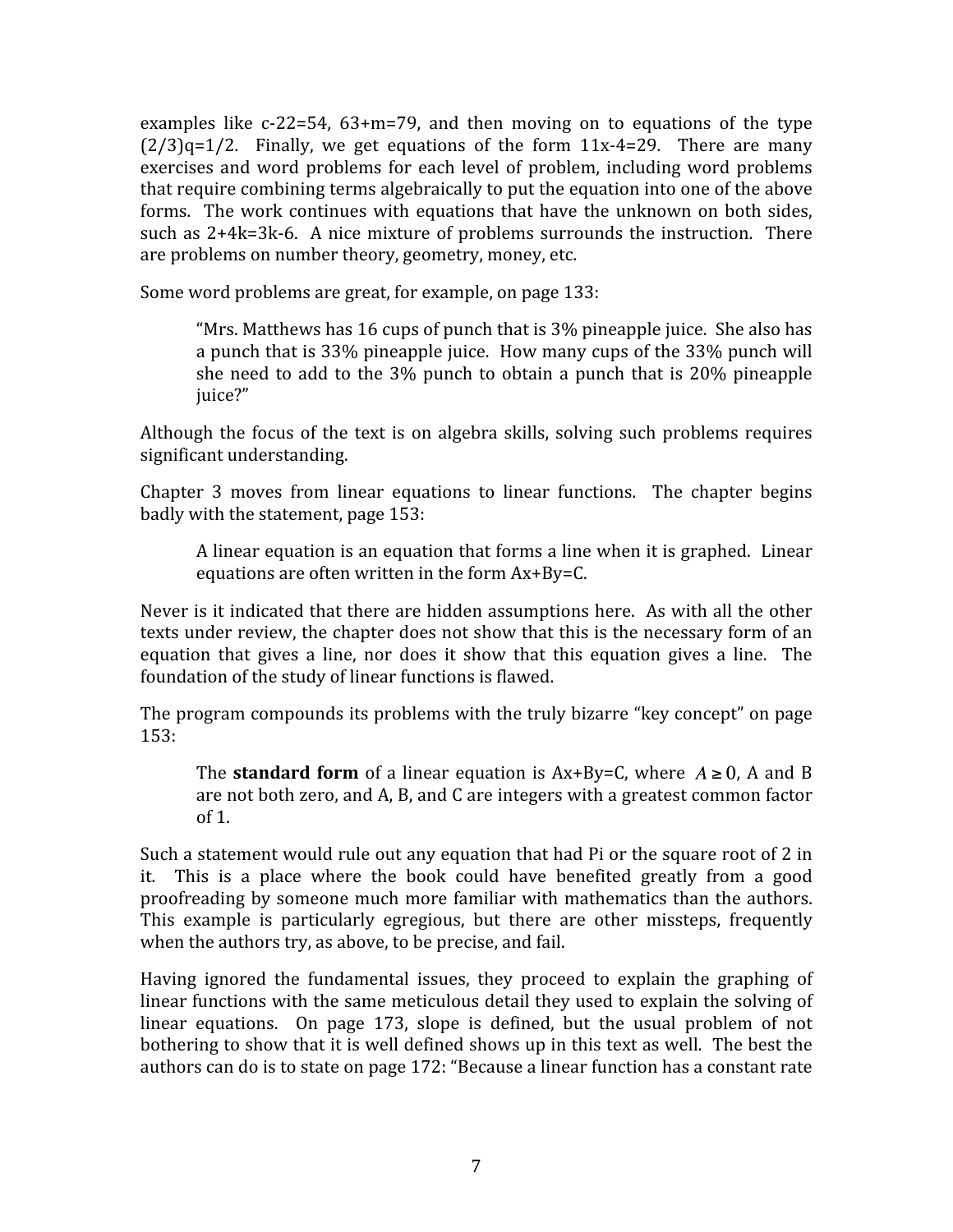of change, any two points on a line can be used to determine its slope". The issue is that it hasn't been shown that "a linear function has a constant rate of change".

In Chapter 4 we are finally introduced to the **slope-intercept** form of a linear equation, y=mx+b. Despite it being an easy calculation, the authors do not show that "m" in the equation is the slope; they just plug in the slope for m when they want. This is another of the usual foundational flaws.

On pages 224 and 225 the authors show how to find the equation of a line when given the slope and a point on the line or when given two points on the line. Formulas are not derived, but example problems are worked. Later, page 231, the **point-slope** form is given as a formula without justification. Given the derivation of this formula for example cases, the lack of justification is unnecessary. Indeed, the next page tells you exactly how to do it, as well as how to find the equation when you are given 2 points. The general form is not done though.

Throughout there are examples of moving from one form to another, sometimes just to solve a problem, and other times explicitly for that goal, such as on page 233 to go from point‐slope form to standard form.

Lesson 4-5 exhibits the usual non-mathematical "lines of fit", i.e. from page 246: "Draw a line that seems to pass close to most of the data points."

Chapter 5 is devoted to linear inequalities. The authors only state the reversal of inequalities that comes from multiplying by a negative number. No attempt is made to demonstrate this is true except for the simple example of multiplying 7<9 by ‐2 and observing the results. This treatment is quite inadequate.

**Summary**: With the exception of multiplying and dividing inequalities by negative numbers, the material of the standards is all developed extremely well in an orderly progression from the simplest of equations to the more complex issues with functions. The focus is on the mathematics and how it is used for problem solving. The crucial element here is that the mathematics is not a secondary item in this program. However, the text either ignores or is oblivious to all of the foundational issues associated with the graphing of linear functions. In addition, this program suffers from the mathematics not having been proofread carefully.

#### **Summary of linear functions, equations, and inequalities**

All four programs have ignored the basic foundational issues in the development of the graphing of linear functions, so comparing them on those issues is irrelevant. Supplementation by the teacher will be essential for understanding.

Both *Holt* and *Glencoe* develop the structure of the subject very well, but they do it in quite different ways. In each case the focus is on the math and its applications. *Glencoe* has a better set of problems, but abuses mathematical language and precision far too much. Consequently, how to rate *Glencoe* is a quandary. It is both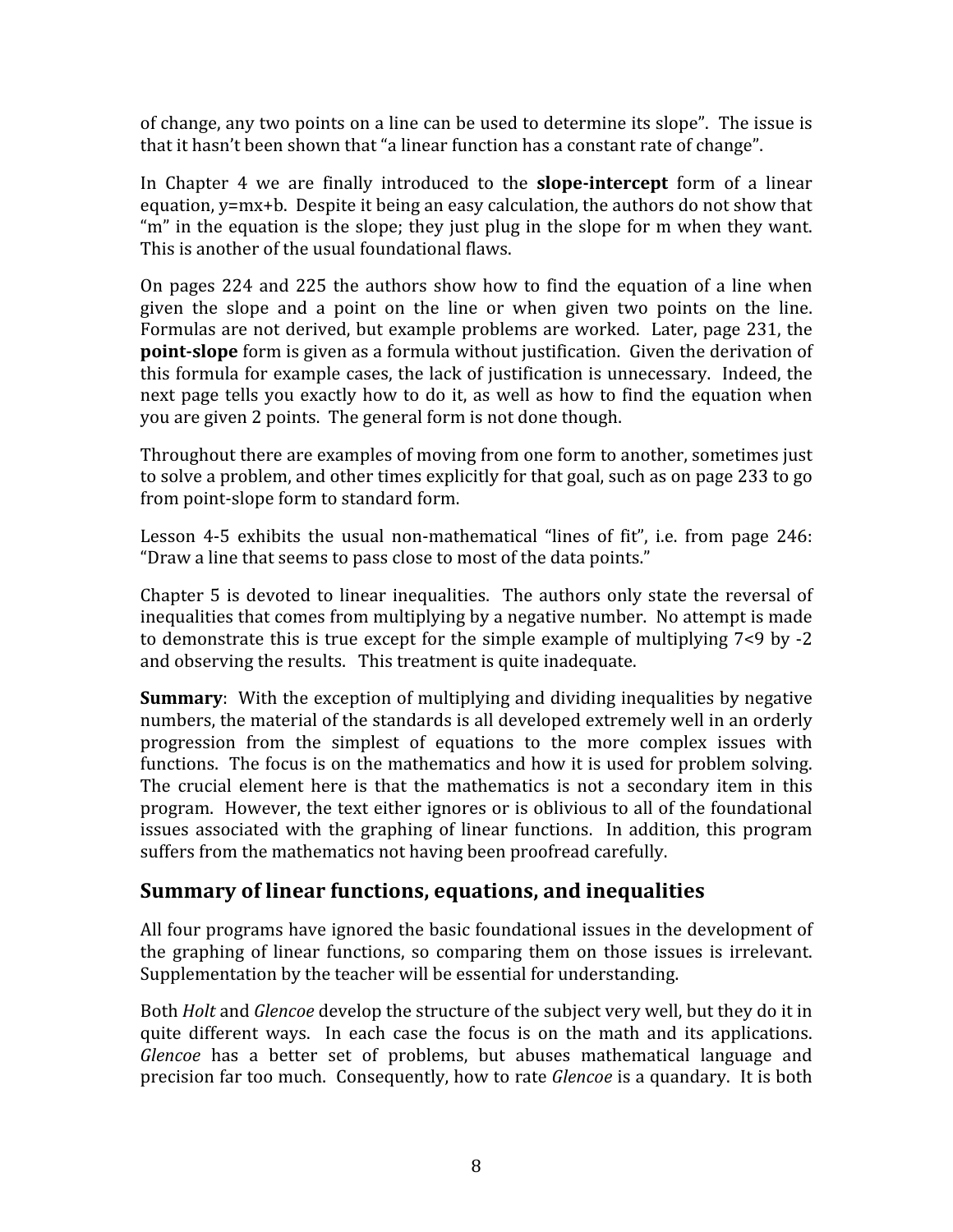good and bad, and so is an outlier in this review*.* However, to this reviewer, *Glencoe* still seems the best in this category.

Both *Discovering* and *CorePlus* minimize the importance of the core of algebra in their texts. It is disconcerting to see pictures of graphing calculators on so many pages in *Discovering* and to have computer algebra systems offered up in *Core-Plus*. The focus of each of these texts is not on the development of the algebra for linear functions. That is secondary to their purposes at best and consequently obscures the underlying structure of the mathematics, more so in *Core-Plus* than in *Discovering*. Both have good collections of problems, though. *Discovering* is ranked above *Core-Plus* but both are unacceptable texts.

# **Algebra: max/min problems for quadratics**

The Washington state standards for algebra focus on problem solving. The ability to put quadratic functions in vertex form allows students to use symmetry and to find the maximum or the minimum of the function. This opens up a new world of problems the student can solve, namely max/min problems. The approach to max/min problems will be analyzed for both the basic algebra and the conceptual development and to be sure that the connections among strands and topics are explicit and make good sense. The standards we use as our guideposts are:

- A2.3.A *Translate between the standard form of a quadratic function, the vertex form, and the factored form; graph and interpret the meaning of each form.*
- A2.1.C *Solve problems that can be represented by quadratic functions, equations, and inequalities*.

## **Max/min problems for quadratics in** *Holt*

Although we focus on max/min problems, and these are fairly advanced, it is worth taking a quick look back at Chapter 9 in *Algebra 1*, where quadratic functions and equations are introduced, and then move on to Chapter 5 of *Algebra 2*, where they are wrapped up.

Preceding Chapter 9, part of Chapter 7 develops the arithmetic of polynomials and Chapter 8 works on factoring. Having these skills covered before the study of quadratics makes it much easier to work with them.

*Algebra 1* and *Algebra 2* define quadratic functions differently. On page 590 of *Algebra 1*, the definition of a quadratic function is one "that can be written in the standard form  $ax^2 + bx + c$  ...". On page 315 of *Algebra 2*, the definition of a quadratic function is one "that can be written in the form  $f(x) = a(x - h)^2 + k$  ...". These definitions can be reconciled although that is never explicitly done. Perhaps no harm is done, but it is certainly idiosyncratic.

Under the heading "identifying quadratic functions", in *Algebra 1*, tables are determined to be quadratic functions (they don't mention the very limited domains)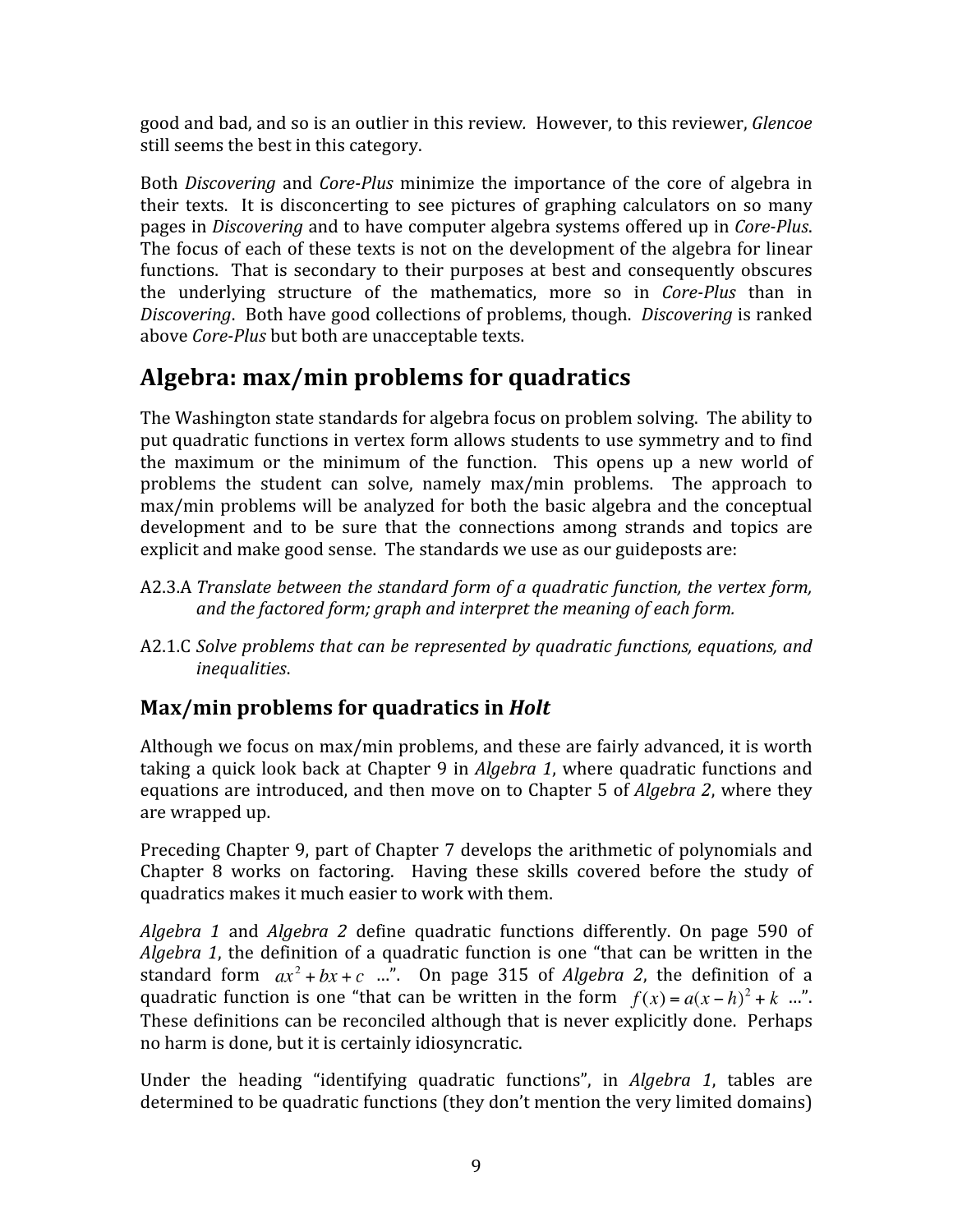using "second differences" because it is asserted that second differences are constant for all quadratic functions. No justification is suggested.

Later, page 598 of *Algebra 1*, it is asserted, without justification, that "every graph of a quadratic function … is symmetric about a vertical line through its vertex called the axis of symmetry." This line of symmetry is very important and a formula is given for it, but again, with no justification.

On page 652 of *Algebra 1,* the quadratic formula is nicely derived by using the technique of completing the square.

Our real work begins in Chapter 5 of *Algebra 2*. We have already mentioned the definition of a quadratic function as a quadratic in the vertex form. The book then emphasizes, page 318, the transformations that take the function  $x^2$  to the vertex form. The symmetry about the y-axis of  $x^2$  is determined on page 323 and it is asserted, "this shows that parabolas are symmetric curves". This is perfunctory. Because of the importance of symmetry, it would be nice to see this carried through the various transformations between  $\bar{x}^2$  and the vertex form a little more explicitly.

With quadratic functions written in the vertex form, max/min problems are direct and easy as the solution is given from knowledge of where the vertex is.

The standard form is introduced on the next page, page 324, and the axis of symmetry and vertex are computed by showing how the vertex form is related to the standard form. This is done algebraically for the general case, and this is the only program that does this.

With the formulas at hand, min/max problems for quadratics are dealt with starting on page 326. The problems are straightforward since they involve plugging into formulas that have been derived. To make the problems more complicated, numbers that require the use of a calculator are often used.

There are a number of good, purely algebraic exercises for finding max/min and the axis of symmetry. There are also a number of good word problems but most have a quadratic function stated in the problem. On page 329, problem 32 is a very nice word problem that requires the student to set up the quadratic function and find the value for x that maximizes the function. If symmetry is used, it is unnecessary to use the formulas to solve the problem.

It would be desirable to be able to use the roots of a quadratic function and symmetry to find the line of symmetry. On page 333 this is accomplished with a picture and the statement: "These zeros are always symmetric about the axis of symmetry." More time spent explaining this would be useful.

Section 5‐4 is about completing the square, an important mathematical technique that is used often in college level mathematics courses. Completing the square is how the quadratic formula is derived to solve quadratic equations. At a more sophisticated level, by using the technique of completing the square on a quadratic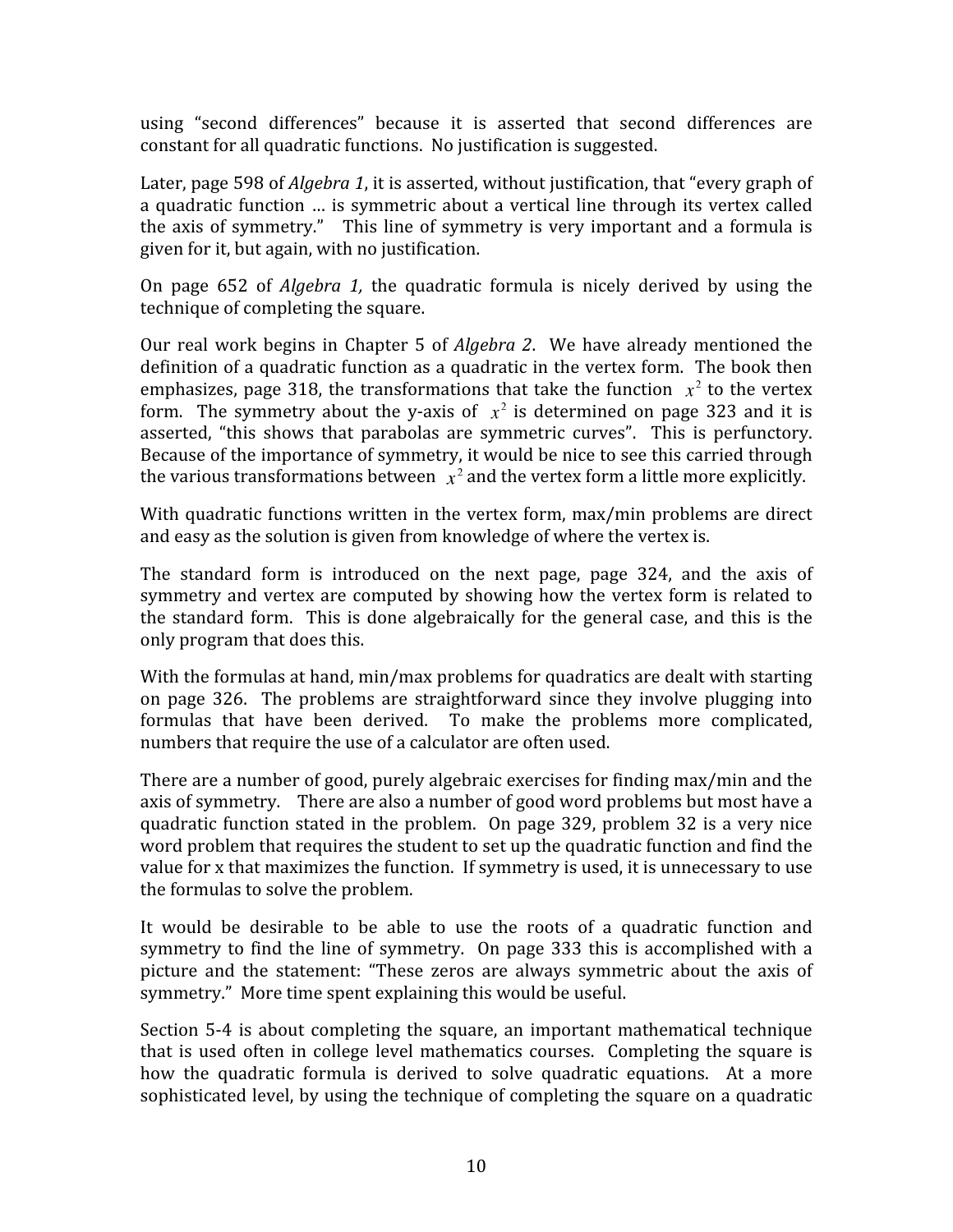function, the representation changes from the standard form into the vertex form. This is demonstrated by examples and exercises in Section 5-4 allowing students both to solve equations and to put quadratic functions in vertex form (and thus find the symmetry and max/min) without the necessity to memorize formulas. Problem 85 on page 348 is another problem that requires the student to find the function and then find the maximum.

There are lots of good problems.

**Summary**: *Algebra 2* is much better than *Algebra 1*. In *Algebra 1* formulas are given to you and the unjustified "second differences" is used. One could think of this as an empirical introduction, but it is perhaps better to avoid such an approach. The attempt to deal with symmetry is begun in *Algebra 2* by actually showing that  $x^2$  is symmetrical around the v-axis. Transformations that take this parent function to the general quadratic in vertex form are quite explicit. Then *Algebra 2* shows how to go between the general standard and vertex forms of quadratics. This is the best attempt at doing symmetry of the four programs. Much more detail would be better even here. The vertex and the line of symmetry are actually calculated. Although there are many well‐conceived problems, there are few that require the students to produce quadratic functions or equations rather than solve those given in the problem.

#### **Max/min problems for quadratics in** *Discovering Algebra*

Quadratic functions are dealt with in two books, *Algebra* and *Advanced Algebra*. An overview of their approach is relevant before our review begins. Quadratic functions and the algebra of quadratic functions seem to be of less interest than graphs in *Discovering Algebra*. More precisely, the objects of study are pictures of graphs that we are usually told are parabolas. The functions that give these sets of points as graphs are determined and used to study the graphs further. Quadratic functions are analyzed but there are issues with the coherence of the development, which are discussed below.

There is a lot of repetition in the two books. In particular, *Advanced Algebra* does not assume the coverage of quadratic functions in *Algebra*.

We start with *Algebra* on page 425. Here we are told that the graph of  $y = x^2$  is a parabola and symmetry is determined through following the directive and question in Step 8: "Draw a vertical line through the point  $(0,0)$ . How is this line like a mirror?" A proof of symmetry is not given in the book but students are given the opportunity to discover the proof. On page 447 we are given the image of a transformation of  $y = x^2$  and are asked to find the transformation, i.e. the new function that gives the new graph, which is assumed to be a parabola. Mathematically, this is quite discomforting because, unlike an equation, a picture of a graph is not precise mathematical information.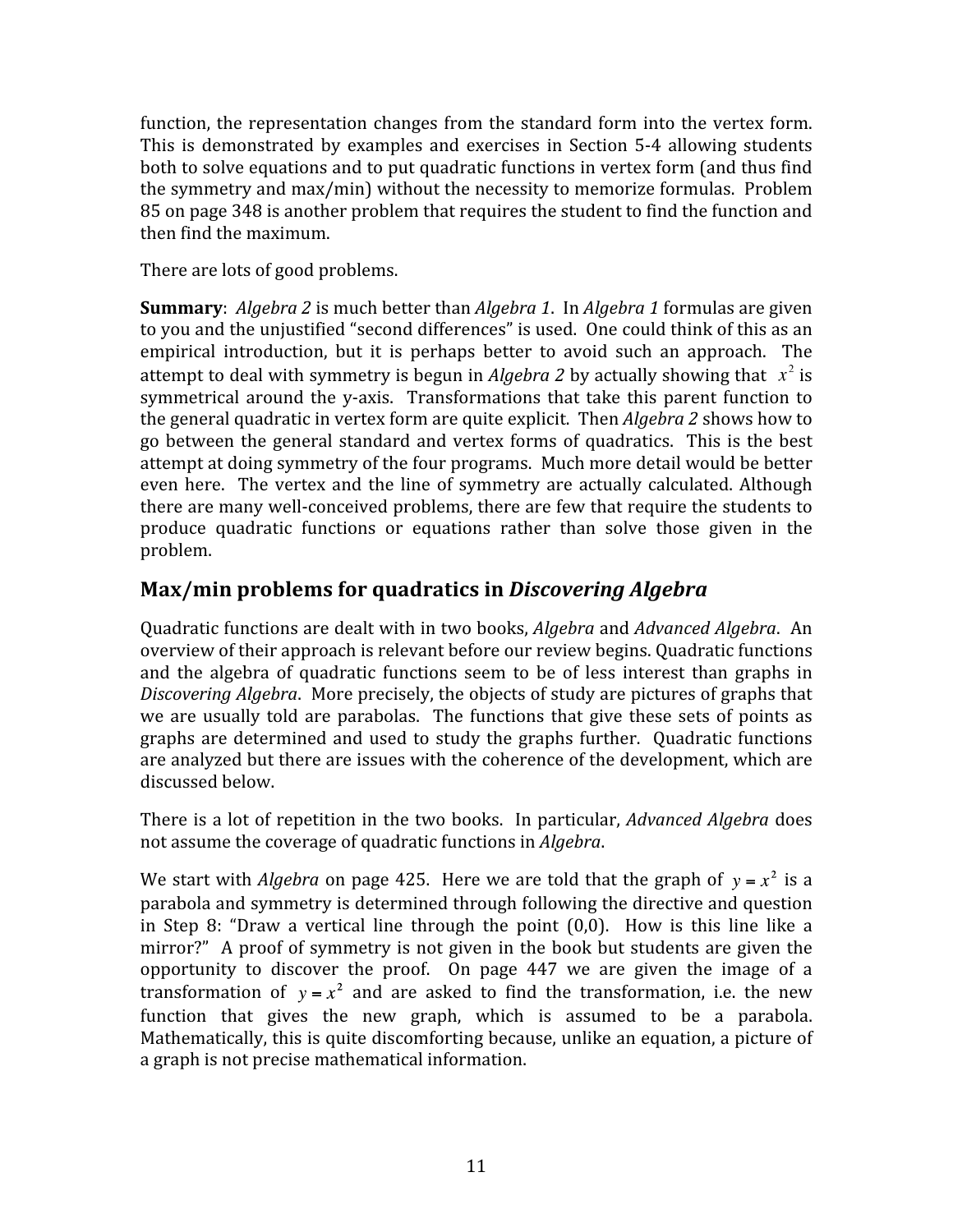The use of pictures of graphs is common in *Discovering Algebra*. This approach is problematic in the absence of the text providing a multitude of qualifiers.

On page 466 we are given another picture of a graph and asked to find the function "shown in this graph." We are told the graph is a parabola in the solution, something that should have been done in the statement of the problem. The solution requires a more elaborate transformation from  $y = x^2$  because the first problem only used translations and this problem also requires some stretching. It is important to note that *parabola* is undefined, so these pictures of graphs are just examples of whatever it is that parabolas are. In particular, even after having been told this last graph represents a parabola, we have no reason to believe it is a transformation of the function  $y = x^2$ . Unspoken assumptions are necessary all along the way for the text to be mathematically precise.

The bulk of the quadratic material is in Chapter 9 of *Algebra*. We are told that the graph of the height of objects under the influence of gravity is a parabola. We are given the function describing such behavior, a quadratic function in standard form. We are also told that the transformations of  $y = x^2$  are quadratic functions. Although it isn't done, it would be quite easy to show symmetry for these transformed functions. This would suffice for the vertex form of quadratics, but the text works with the standard form and assumes symmetry for it as well. Even if the authors did the easy symmetry for the vertex form, they would still not have derived what they use about the standard form. This is a significant flaw.

Although quadratic inequalities are not explicitly developed, there are problems for them, such as 5(d) on page 500.

On page 502 there is a very nice problem that seems to be solved (we are not given the solution) by graphing and probably assuming symmetry. On page 503 the roots of an equation in standard form are found using a calculator. A more elaborate example is worked on page 504. A simple quadratic function is given in standard form. A calculator is used to find approximate roots to 3 decimal places. Symmetry is assumed and the x‐coordinate for the line of symmetry is determined by averaging the two roots. This magically turns out to be 1.5 and the 3 decimal places are not needed. If the rounding to 3 decimal places had left us with 1.499 or 1.501, this exercise would have turned out differently. The vertex is found and the vertex form of the equation is determined up to the value of "a" in the vertex form. The first equation and the vertex form are both graphed (using 1 for "a" in the vertex form) on a graphing calculator. The graphs overlap. This overlap determines that the value of "a" is 1. There are so many mathematical fallacies associated with this sequence of steps it is difficult to know where to start and when to quit. We will just point out that the initial equation is  $y = x^2 + 3x - 5$  and the discovered vertex form is  $y = (x + 1.5)^2 - 7.25$ . To determine that they are the same because they look the same on a graphing calculator and in tables evades and subverts the real goals of both the standards and algebra. To show that these functions are the same by using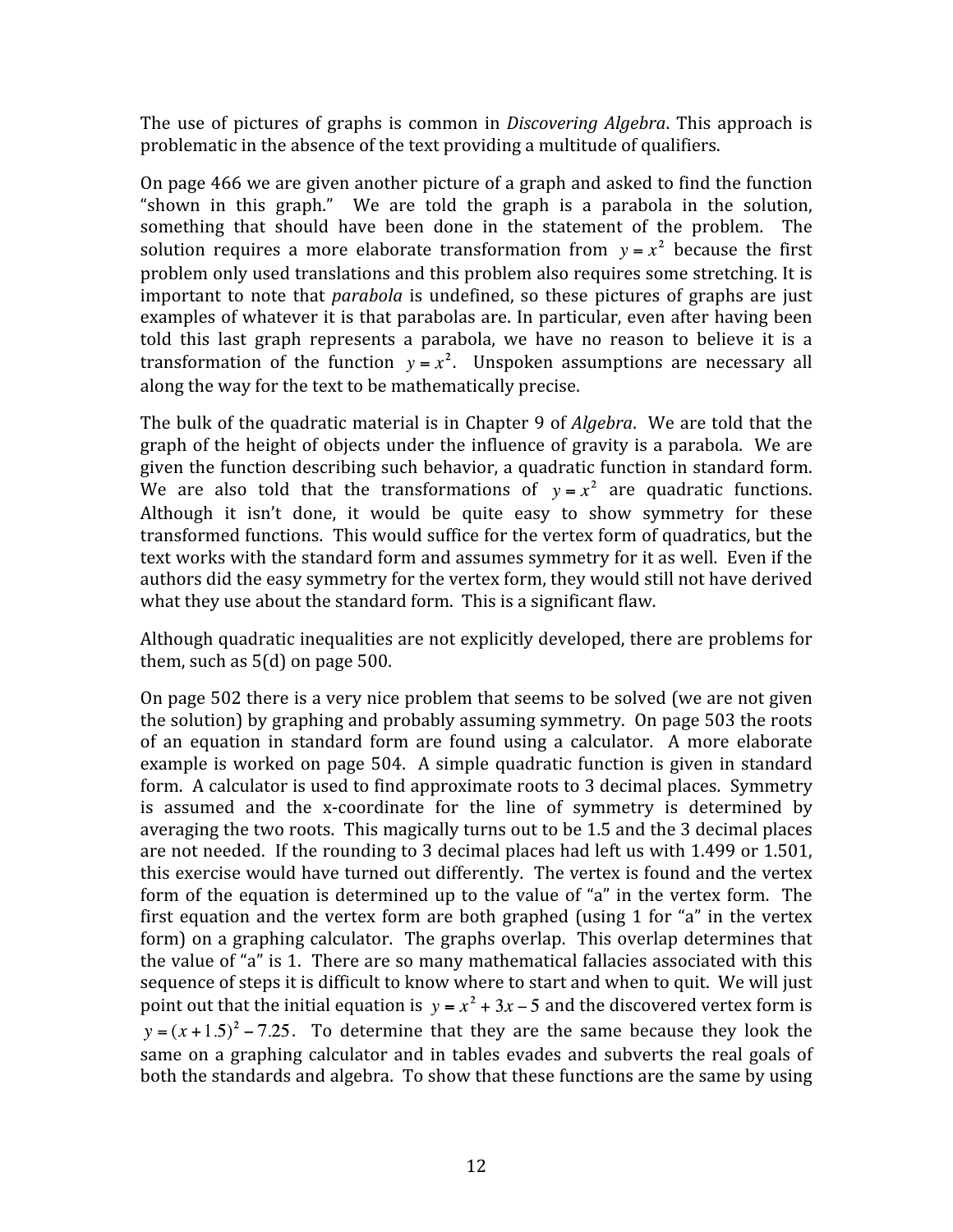algebra is a simple matter of expanding the vertex form. Graphing calculators are repeatedly used to graph quadratics and solve for roots and the vertex.

By page 510 we learn how to rewrite specific vertex form quadratics in general form. This is not done for the general case, but we are shown how to do it and practice is given. It is also easy to do this for quadratics written in factored form. We know we cannot always factor a quadratic in general form, but in order to see symmetry and to find max/min (i.e. the vertex), we must be able to rewrite the general form of a quadratic in vertex form. This has not been done yet, but the symmetry has been assumed. Because we do not yet know how to write standard form quadratics in vertex form, the book continues to use graphs to determine the vertex and find the vertex form. This approach to the mathematics is worrisome because the text wrongly assumes the vertex form can legitimately be found from a graph and teaches students that this approach is an acceptable way to solve this type of algebra problem.

At least one problem like this on page 512 appropriately expects students to check their answer by expanding the vertex form rather than graphing.

There are some nice sidelines in *Algebra*. We identify two of them. First, on page 507, the authors point out that parabolas are conic sections. There is no justification, but it is a good thing to know. Second, on page 524 there is a definition of parabolas in terms of a focus and a directrix. Although this is not connected to quadratics in *Algebra*, in Chapter 9 of *Advanced Algebra*, this definition is shown to be equivalent to some quadratic equations. This is a nice, but not required, sideline.

In Lesson 9.6 of *Algebra*, starting on page 525, we are taught how to complete the square. An example is given for functions as well as for solving equations. Technically, although it is not done for the general case, we can manipulate quadratics in standard form to be in the vertex form, which is an important foundation for all work with max/min problems. Converting between the various forms for a quadratic function has now been done. Completing the square is then used to find the quadratic formula.

We now review *Advanced Algebra.* On page 194 we are told that  $y = x^2$  is symmetric without benefit of explanation. Transformations of this "parent" function are done. Given the importance of symmetry, it would be easy here and in the vertex form to prove symmetry. A little time spent developing a proof of symmetry would be nice. The false logic used goes something like this:  $y = x^2$  is symmetric and it is a parabola; since we are told quadratic functions are parabolas, they must also all be symmetric.

In many ways the development of quadratic functions is better in *Algebra* than in *Advanced Algebra*. At the beginning of the study of quadratic functions in *Advanced Algebra*, in Chapter 7, page 360, we are introduced to the "finite differences method" and, without providing justification, quadratic equations are produced from functions with constant second differences. The fact that quadratic functions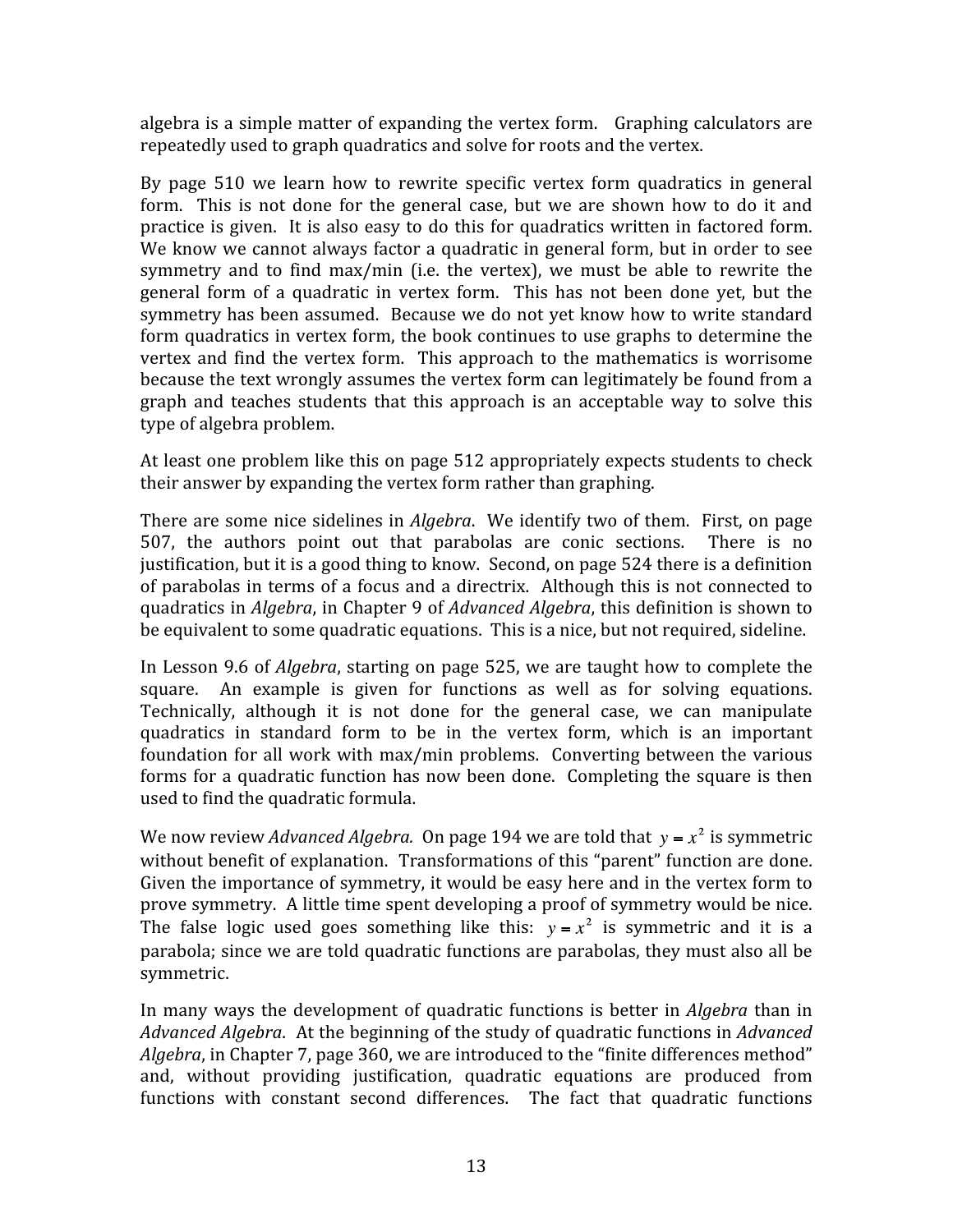produce second differences, something not that hard to do, is not demonstrated. An example or two is all the text offers.

On page 368 the text states explicitly: "Recall from Chapter 4 that every quadratic function can be considered as a transformation of the graph of the parent function  $y = x<sup>2</sup>$ ." This is incorrect. The standard form was not derived. The vertex form of quadratic functions was derived in this way, but without connecting the vertex form to the standard form we do not know if **all** quadratics in standard form can be constructed in this way. These unproven statements about symmetry are used throughout the text.

Finally, completing the square for the standard form is left as an exercise on page 380. Students are told to derive formulas for the vertex from this activity. Then these formulas are used to deduce the quadratic formula. The proof of the quadratic formula is not as clear as in *Algebra*.

**Summary**: In addition to the failure to deal with basic foundational issues associated with symmetry, the material is skewed toward the study of graphs rather than the study of quadratic functions. The low status afforded the functions and the algebra of the functions is disturbing. While the two textbooks have a nice collection of problems, including max/min problems, they have seldom done the mathematics to justify the solutions they find. Algebra tends to be better than *Advanced Algebra* in its development of the mathematics. However, logic breaks down at many points in the presentation. We have issues with the lack of development of symmetry, and going through three decimal place approximations using a calculator to end up with a precise function makes no sense. In this way and others, graphing calculators are used to undermine the structure of the mathematics. The logic of finite differences is not presented. *Discovering* relies on its claim to have shown that all quadratics are transformations of the function xsquared but it is a spurious claim. These problems detract from this program and keep it from being consistent, coherent, and mathematically sound.

#### **Max/min problems for quadratics in** *CorePlus Mathematics*

Quadratics are spread throughout *Courses 1*, 2 and 3, with most of the material in *Course 1*, Unit 7, and just some finishing touches in *Courses* 2 and 3.

We begin our review on page 474 of *Course 1,* where, in Problem 3, symmetry and max/min are studied for the simple quadratic function  $y = ax^2$ . This is followed immediately by studying the same properties when you add a constant to get  $y = ax^2 + c$ . This is all taught through exercises, but it is done well enough and the Teacher's Guide clears up any problems.

Next, *Course 1* moves on to quadratic functions of the form  $y = ax^2 + bx$ . This is a nice approach since this function always factors as  $x(ax+b)$  and has the obvious roots at  $x=0$  and  $x=-b/a$ . The line of symmetry has to be halfway between these two roots and so is at  $x = -b/2a$ . The max/min can then be calculated and none of this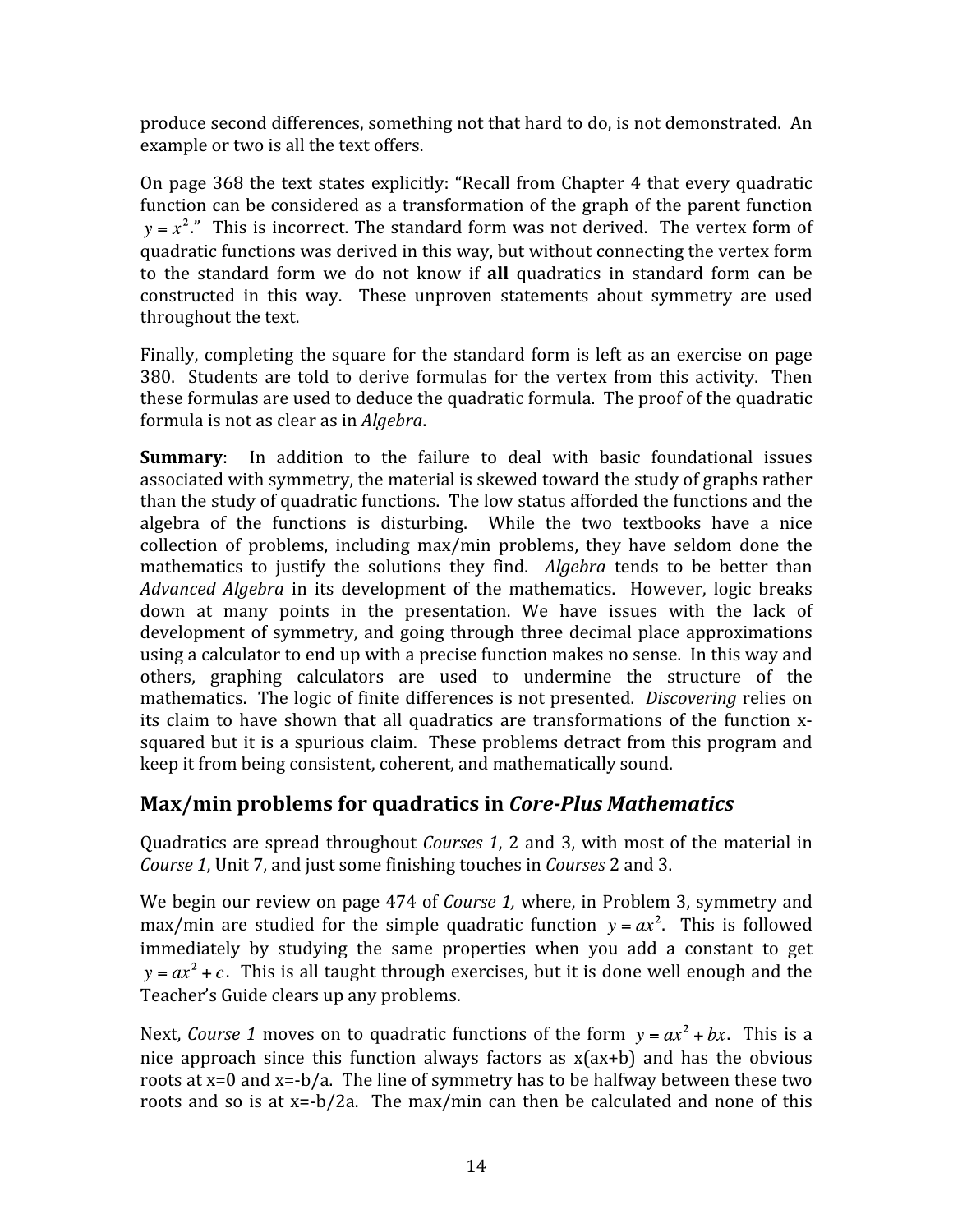changes if you add a constant to get the general form for a quadratic function,  $ax^2 + bx + c$ .

There is a serious problem with what the authors have done to determine the line of symmetry. It was straightforward for them to show symmetry for  $y = ax^2 + c$ . To calculate where the line of symmetry is for  $y = ax^2 + bx$ , they **assume** symmetry and then use the two roots (the line of symmetry must be halfway between). Symmetry for  $y = ax^2 + bx$  is not obvious, but can be proven by plugging in x=-b/2a + z and x=b/2a –z to see it (you get the same answer for both). Proof of symmetry for  $y = ax^2 + bx$  didn't happen, perhaps because the program tends to shy away from algebraic manipulations, but more likely because the authors didn't realize it had to be done.

There are lots of nice problems, in particular of the max/min type that we are interested in. However, the justification for what the text does is missing. The lack of justification is related to the summary of the mathematics on page 478, part c:

How are the graphs of functions defined by rules like  $y = ax^2 + bx$  ( $b \ne 0$ ) different from those of functions with rules like  $y = ax^2$ ? What does the value of *b* tell about the graph?

These are highly technically questions, and the answers in the Teacher's Guide are technical as well. Unfortunately, the answers aren't explained or justified.

Although not directly part of this review, question 14(a) on page 484 is extremely difficult:

Describe how you could position a plane intersecting a cone so that the cross section is a parabola.

The Teacher's Guide just gives the answer: "Position the plane so that it passes through the cone parallel to one edge of the cone." There is no indication that this is a mathematics question of significant depth. Parabolas are defined as graphs of quadratic equations. The connection to conic sections is non-trivial but not investigated as mathematics. No justification for the answer is given.

Starting on page 491 there are some pages that show different forms of the same quadratic expression. Computer algebra systems are brought in quickly. The algebraic skills developed here are minimal.

The quadratic formula is brought in on page 515, but the authors make clear that its proof is put off until *Course 3*. This shows that *Core-Plus* sometimes knows when things have to be proven, suggesting that when they didn't properly develop symmetry, they were completely unaware of the problem.

Not much is done with quadratics in *Course 2*, but what is done assumes the unproven symmetry. On page 355 there is a perfectly nice derivation of the quadratic formula.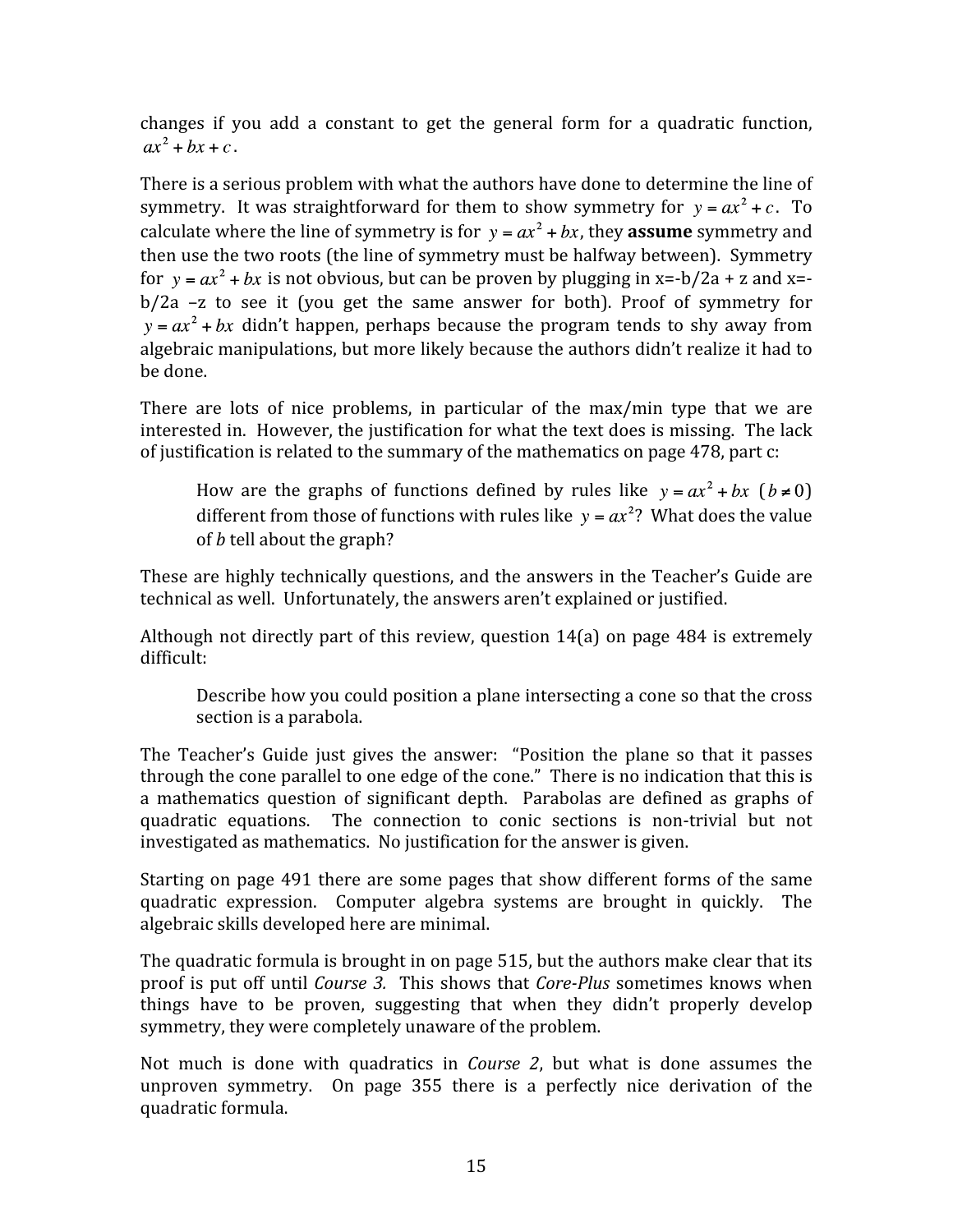Lesson 2 of Unit 5 of *Course 3* wraps up quadratic functions. The first Investigation explores the vertex form of a quadratic function. The investigation finds the max/min and the intercepts. There is no mention of symmetry. Symmetry of the graph is easy to see when a quadratic function is written in vertex form, and so is the max/min. Since symmetry is such an important property of a quadratic function, it is most important to learn how to rewrite a standard form quadratic function in vertex form so you can see the max/min and the symmetry. This is more sophisticated process than merely using the same technique on a quadratic equation. *Core-Plus* nicely sidesteps this difference by teaching completing the square for quadratic expressions. The text then applies completing the square both to equations to produce the quadratic formula, and to functions to obtain the vertex form. This is nicely done.

On pages 112‐124, numerous good problems with quadratic inequalities are found.

**Summary**: There is a lot to like in how *Core-Plus* develops quadratic equations and functions, especially with respect to our focus on max/min problems. There are lots of such problems. There are two serious problems with the soundness of the mathematics. First, there is the failure to take care of the foundation and show symmetry. Second, there is the minimizing of the importance of algebraic skills.

#### Max/min problems for quadratics in *Glencoe McGraw-Hill*

Preliminary to quadratic functions and equations in *Algebra 1*, Chapter 7 develops skills with the arithmetic of polynomials and Chapter 8 does factoring. With solid manipulative skills to rely on, quadratics are made much easier to deal with. There is a rocky start to quadratics in Chapter 8, page 468, with a picture of the famous Gateway Arch in St. Louis, and the statement: "Quadratic equations can be used to model the shape of architectural structures such as the tallest memorial in the United States, the Gateway Arch in St. Louis, Missouri." This would be a great observation, except that if the Gateway Arch were a parabola it would probably fall down. It is a catenary, not a parabola.

The problems throughout *Glencoe* are excellent, including even problems in the chapter on factoring. For example, on page 497, problem 41:

A square has an area of  $9x^2 + 30xy + 25y^2$  square inches. What is the perimeter of the square? Explain.

This is far more than a simple factoring exercise.

Chapter 9, page 525, begins the study of quadratic functions. There are none of the hidden assumptions that are common in the other programs under review. Instead, we get blatant, up‐front, assumptions. We are handed formulas and facts for all the important properties that algebra is designed to compute. There is no effort to explain how the formulas are derived. Much of the rest of quadratics is just a matter of plugging into the unproven formulas. On page 525 we are given the definition of a quadratic function as a quadratic in the standard form. We are told that the graph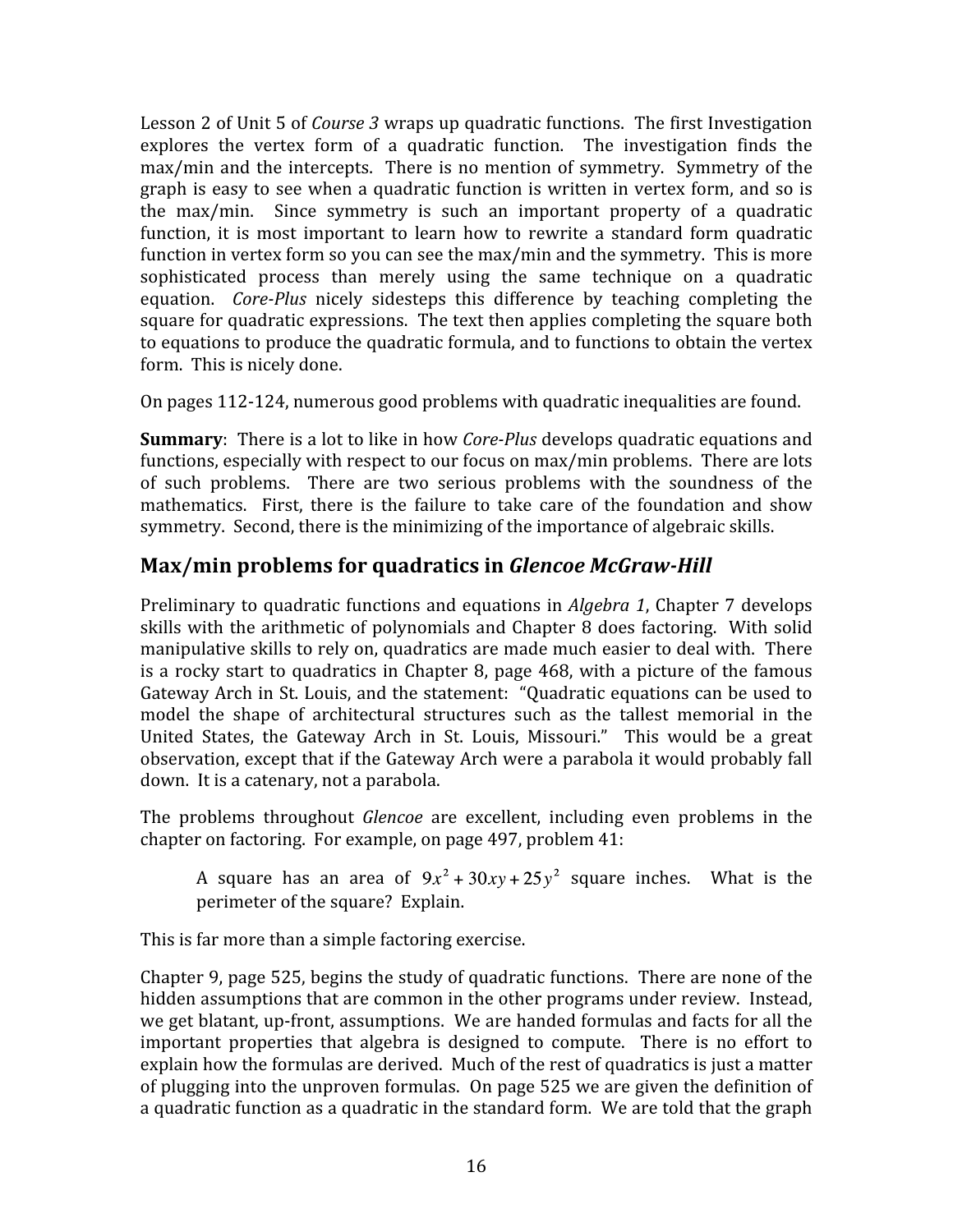is a parabola and that "parabolas are symmetric about a central line called the axis of symmetry". Then we are given a formula for the x coordinate of the axis of symmetry, ‐b/2a. We are now told where the max/min will happen, i.e. the vertex (with x coordinate –b/2a).

While other programs subtly assume symmetry and work from there, this program goes much further than that. Every formula that requires derivation is just handed to us. The entire chapter on quadratics is undermined by the blind use of formulas with no explanation.

Lesson 9‐3 is about transformations of quadratic functions and one could hope that they would justify some of the stated results that the program has used so far, but this is not the case. The text does not deal with symmetry and only deals with adding "c" or multiplying by "a", but never deals with the "bx" term or translation to the left or right.

On page 558 the quadratic formula is given. The authors have completed the square on the standard form for individual quadratic equations, but not for the general form. This treatment is inadequate.

The *Algebra 2* book starts from scratch. It begins on page 249 with graphing functions by making tables. Any hope that this second book might be more sophisticated and justify formulas taken for granted in *Algebra 1* is dashed immediately on page 250 where we are told again about symmetry and given the formula for the axis of symmetry and the vertex. Deriving these formulas is one of the driving forces behind algebra at this stage, so the text undermines the necessity for algebra.

In addition to ignoring foundational material, the authors are sloppy in other ways. The motivational problem that opens Lesson 5-1 on graphing quadratic functions reads as follows:

Eddie is organizing a charity tournament. He plans to charge a \$20 entry fee for each of the 80 players. He recently decided to raise the entry fee by \$5, and 5 fewer players entered with the increase. He used this information to determine how many fee increases will maximize the money raised.

Although they suggest a quadratic function represents the situation, there is too little information to justify the solution provided on page 253 It turns out that the authors are assuming that a linear increase in entry fee results in a linear decrease in players, information that should be in the statement of the problem.

Despite this example, many of the problems are very nice.

On page 268 the factored form of a quadratic equation is introduced. In this section, FOIL is used as a mnemonic for multiplying two binomials rather than the mathematically correct approach of learning distributivity.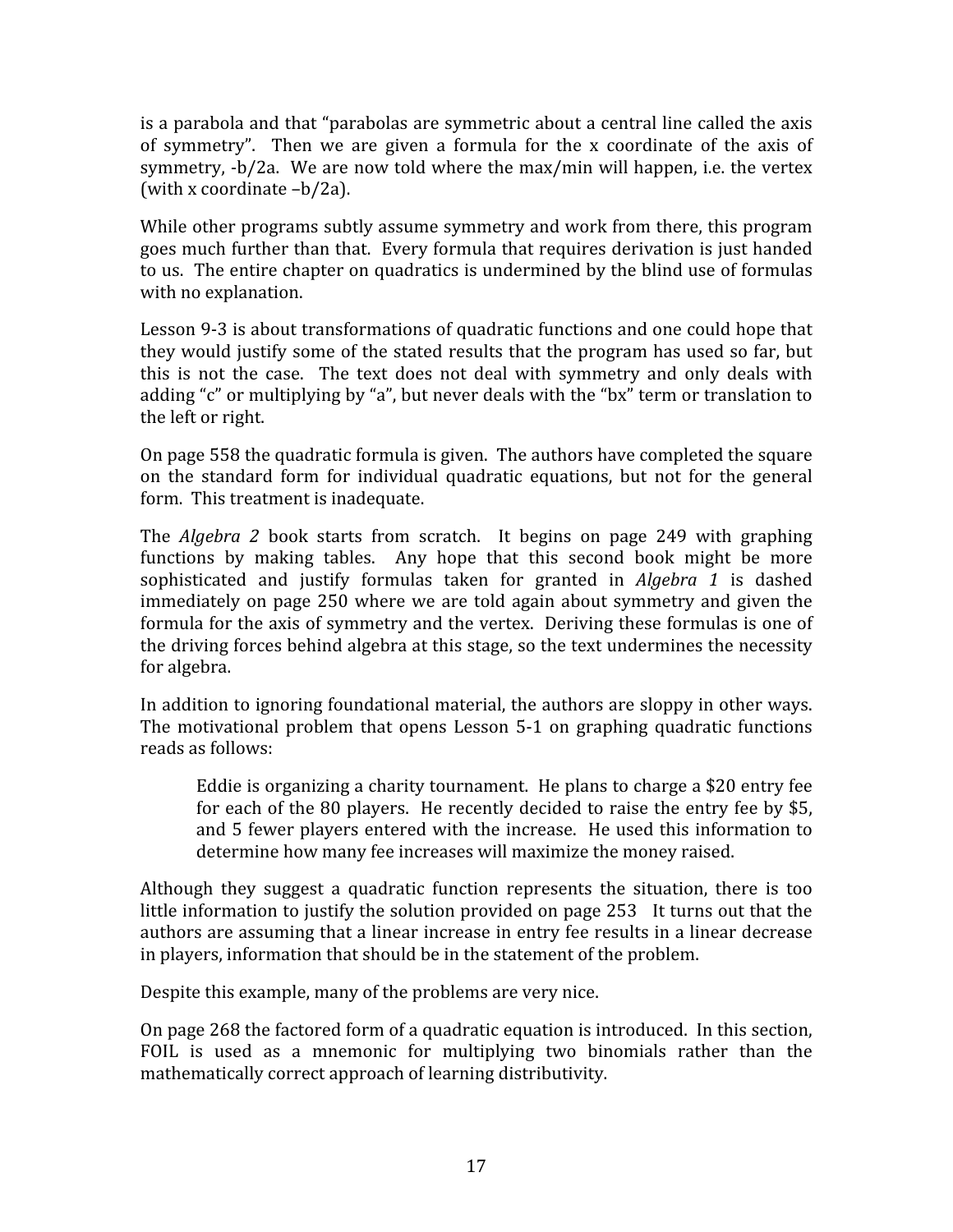On page 284, completing the square is developed for solving equations. Finally, on page 292, the quadratic formula is derived. The ultimate goal, transforming the standard form of a quadratic function into the vertex form, is done on page 305. No mention of the importance of this procedure for showing symmetry and solving max/min problems is given.

Inequalities for quadratics are done in Lesson 5‐8.

**Summary:** While other programs corrupt the foundation of the study of quadratic functions by assuming symmetry of the graphs, *Glencoe* just assumes everything you want to know. After *Glencoe*'s good programs for linear functions and geometry, its work with quadratics is disappointing.

#### **Summary of max/min problems for quadratics**

None of the programs properly develops symmetry, but all use it extensively, mostly without providing any or adequate justification. *Holt* comes the closest to developing symmetry and a case could be made that they have done symmetry completely. Many more details would have been nice. *Glencoe* is the worst in this regard because it makes more unjustified assumptions than the other programs. It reduces much of the work to plugging into formulas that were not derived. *Discovering* is riddled with logical fallacies. *Holt* and *Glencoe* develop algebra skills before attacking quadratics, but *Discovering* and *CorePlus* shy away from any emphasis on such skills.

The ideal max/min word problems require the student to set up the quadratic function and then find the maximum or minimum. Lots of problems in all the programs give the student the equation. *Holt* only has a couple of max/min word problems that require the setting up of the function. The other three programs all have several such problems.

None of these programs is anywhere near an ideal choice. If one ignores *Algebra 1, Holt* seems to be the best. *Core-Plus* is the least objectionable of the three remaining and *Glencoe* the most objectionable. *Discovering* has serious flaws. The severity and nature of the flaws in *Discovering* and *Glencoe* make their texts unacceptable.

## **Geometry: triangle sum theorem**

We have chosen to evaluate how the three programs present the theorem that the sum of the angles of a triangle is 180 degrees, which falls under the standard:

G.3.A *Know, explain, and apply basic postulates and theorems about triangles and the special lines, line segments, and rays associated with a triangle*.

The theorem is a fundamental theorem of Euclidean geometry and it connects many of the basics in geometry to each other. For example, the theorem depends on a good understanding of parallel lines and lines that cross them and angles associated with them all. This theorem will be looked at carefully, more for the general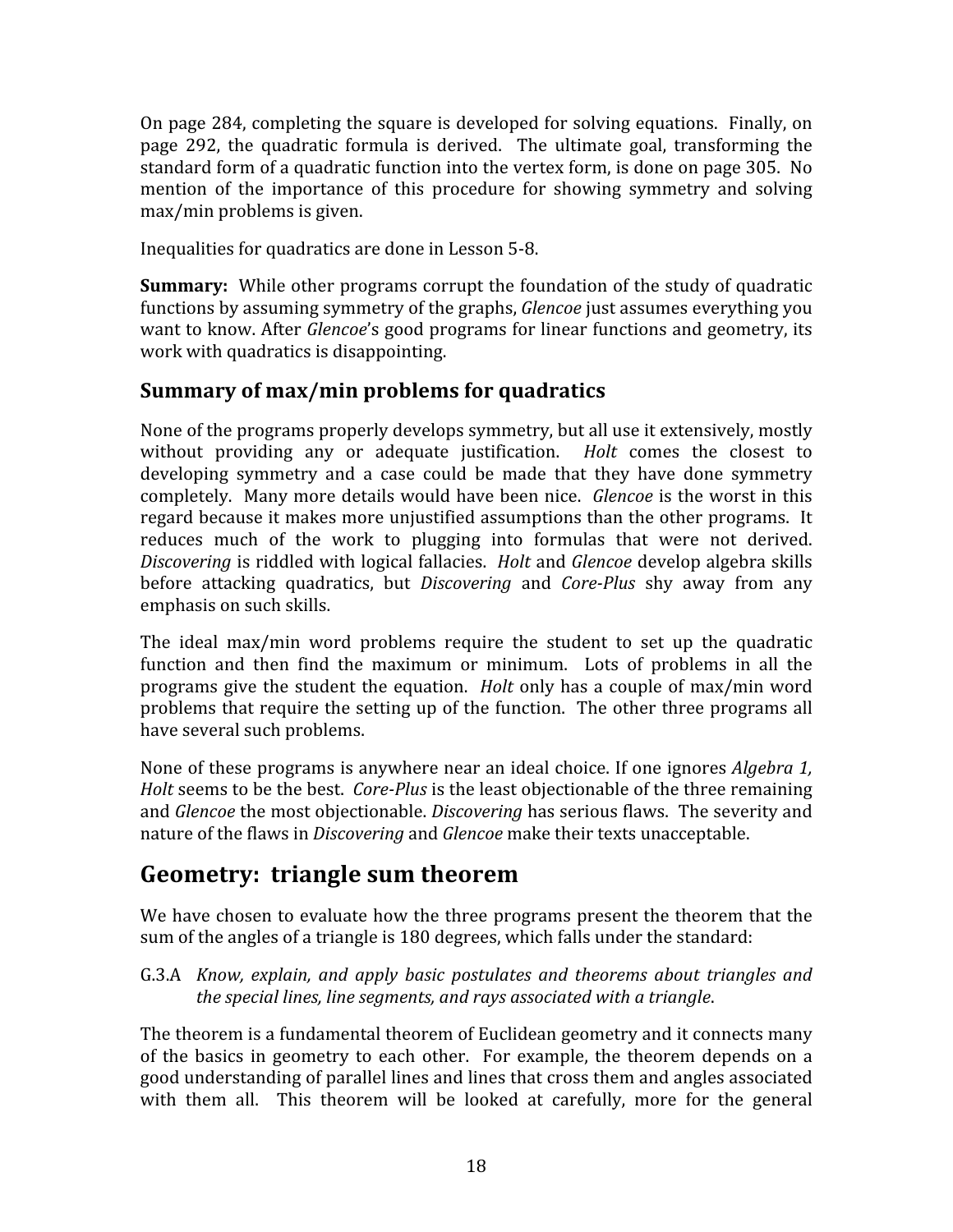coherence and logical progression of the geometric material leading up to the theorem than for the theorem itself. The main concerns will be the foundation for understanding both the geometry of the situation and the logic it depends on.

#### **The triangle sum theorem in** *Holt*

The triangle sum theorem sits at the top of a pyramid of postulates, definitions, other theorems, and logic, all of which must be in place to make sense of the result.

We find a proof of the "triangle sum theorem", i.e. the theorem of Euclidean geometry that the sum of the angles is 180 degrees, on page 223 of *Geometry*. The initial step of the proof requires the "parallel postulate" from page 163. This is Playfair's version of Euclid's fifth postulate that postulates the existence of a unique parallel line through a point not on the first line.

The next required result is the "alternate interior angles" theorem from page 156. It, in turn, requires the "corresponding angles postulate" from page 155 and the "vertical angles" theorem from page 120. Its proof requires the "linear pair" theorem from page 110 and the "congruent supplements" theorem from page 111.

At various places along the way we also need postulates about addition and substitution from page 104.

At the base of this pyramid are a number of definitions: of parallel lines, alternate interior angles, straight angles, vertical angles, corresponding angles, a transversal, congruent, supplementary and linear pairs, to name some of the obvious. The definitions all seem to be there and are nicely done.

One flaw is the insertion of redundant postulates. To take only one example, on page 162 we are given the Converse of the Corresponding Angles Postulate. This can be proven from the parallel postulate and the corresponding angles postulate.

**Summary**: The main criticism of this program is the use of redundant postulates. The mathematics is all in order. This is a sound, coherent presentation of the triangle sum theorem.

#### **The triangle sum theorem in** *Discovering*

The title of the final chapter, Chapter 13, *Geometry as a Mathematical System*, captures the main problem with *Discovering Geometry*. The first 690 pages are not geometry as mathematics; the mathematics part of this textbook begins on page 691. This seems a little late. The text points out (page 692), since 600 B.C.E. "Mathematicians began to use logical reasoning to deduce mathematical ideas." Postulates are mentioned for the first time on this page as well. Further explanation for what has gone on in the first 690 pages is given on page 693: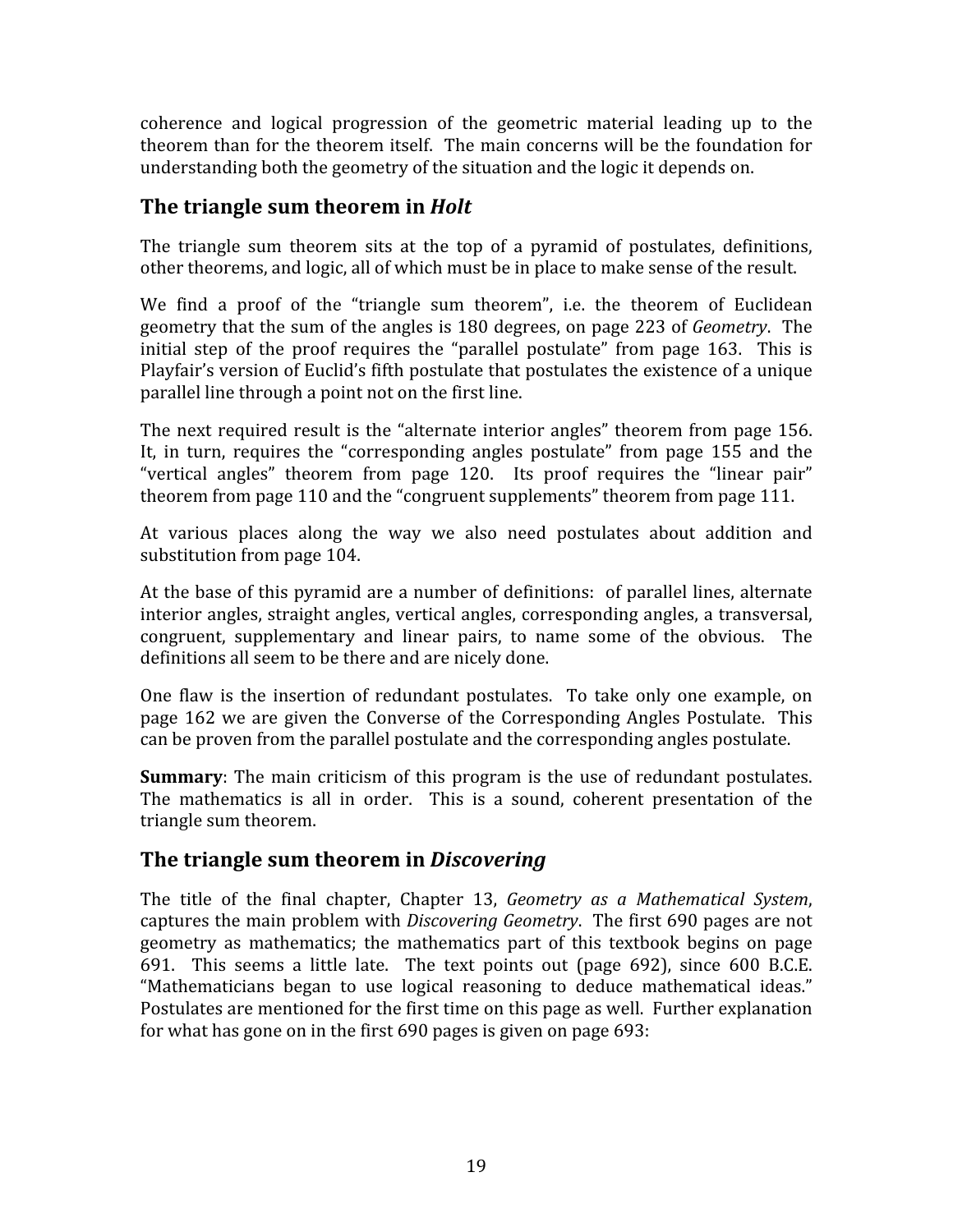You used informal proofs to explain why a conjecture was true. However, you did not prove every conjecture. In fact, you sometimes made critical assumptions or relied on unproved conjectures in your proofs.

In this chapter you will look at geometry as Euclid did. You will start with premises: definitions, properties, and postulates. From these premises you will systematically prove your earlier conjectures. … You will build a logical framework using your most important ideas and conjectures from geometry.

Being "systematic" and building a "logical framework" is essential to mathematical structure, and mathematical structure is mathematical content. Together, they constitute much of the mathematical soundness considered in this review.

The triangle sum theorem is proven on page 706 in a nice clean way. The necessary alternate angles theorem is proven on page 704, as is the vertical angles theorem. On pages 696‐697 the postulates of geometry are stated, in particular the ones needed for the triangle sum theorem: the corresponding angles postulate, the linear pair postulate, the angle addition postulate, and the parallel postulate (the last is Playfair's postulate, equivalent to Euclid's fifth postulate, that makes this Euclidean geometry). On page 694 the properties of arithmetic that are used are given. The discussion and development are very sparse, but 690 pages of discussion precede this chapter.

From beginning to end we have a nice, coherent, concise, proof of the triangle sum theorem from the beginnings of geometry on page 691 to the final proof on page 706. Unfortunately, the definitions of all the terms used, and there are many, are presumed to be somewhere in the first 690 pages of the book, so our review requires us to investigate this part of the book.

A proof of the triangle sum *conjecture* shows up on page 202. This is where mathematical structure and logic break down and confusion dominates. On this page we have what appears to be a nice clean proof of the triangle sum theorem, here called the triangle sum conjecture. Even after the proof it remains the triangle sum conjecture for the reasons explained later on page 693 quoted above and again here:

… you sometimes made critical assumptions or relied on unproved conjectures in your proofs.

In particular, the proof uses the linear pair conjecture and the alternate interior angles conjecture. The foundation is, rather obviously, lacking. More than that is missing, though. The statement of the triangle sum conjecture reads as follows:

The sum of the measures of the angles in every triangle is  $\frac{1}{2}$ .

The blank is to be filled in by the student either from an investigation or by reverse engineering the proof, which is quite explicit about what the conjecture should be.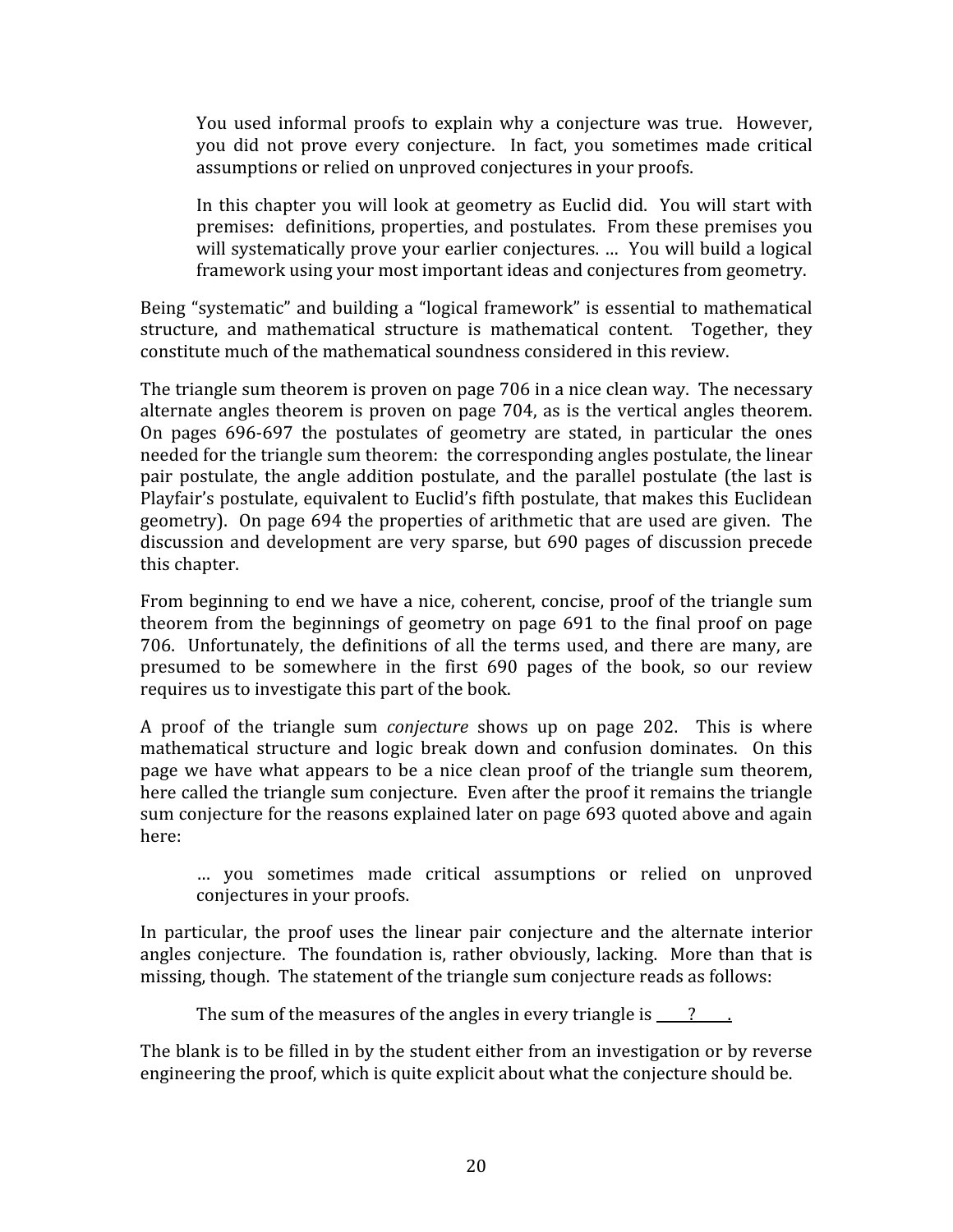On page 129 we find two of the necessary ingredients of the proof of the triangle sum conjecture:

The corresponding angles conjecture: If two parallel lines are cut by a transversal, then corresponding angles are  $\frac{1}{2}$ .

Alternate interior angles conjecture: If two parallel lines are cut by a transversal, then alternate interior angles are  $\frac{?}{?}$ .

These are not stated adequately. On the previous page we find some of the definitions we were looking for. There is a diagram of two parallel lines and a transversal with all the angles labeled. Transversal is defined, but the definition of corresponding angles is stated as:

One pair of **corresponding angles** is ∠1 and ∠5. Can you find three more pairs of corresponding angles?

A similar "definition" is given for alternate interior angles. These, of course, do not qualify as mathematical definitions. Discovery has its place. Discovering theorems is nice, but definitions cannot be discovered. This discovery disrupts the foundation of the mathematics which chapter 13 is supposed to provide.

Continuing our trek backwards through the book we find, on pages 122‐123, the linear pair conjecture and the vertical angles conjecture stated as follows:

If two angles form a linear pair, then  $\frac{?}{?}$ .

If two angles are vertical angles, then  $\frac{?}{?}$ .

From a mathematical point of view, these are not stated clearly.

Continuing, we find a real definition of parallel lines on page 48. On page 50 we find many of the definitions we have been looking for: supplementary angles, vertical angles, and linear pair of angles. The definitions are not stated in English sentence form but with pictures and identification of angles that meet the definition. It is not completely satisfactory.

Finally, the triangle sum theorem depends on Euclidean geometry. It is Euclid's fifth postulate that distinguishes Euclidean geometry from non‐Euclidean geometry. Euclid's rather awkward fifth postulate is frequently replaced in the text with the equivalent Playfair's version: Through a point not on a given line, you can construct exactly one line parallel to the given line. This is given to us on page 696 with the other postulates. Preceding the triangle sum conjecture on page 202 we need to find something resembling this in order to use it in the "proof". The only place this exists is on page 163 where such a parallel line is constructed using "patty paper," the mathematical foundations of which are lacking.

**Summary**: The text consists of 690 pages of inductive geometry followed by a short attempt to do rigorous deductive geometry. Unfortunately, the rigorous attempt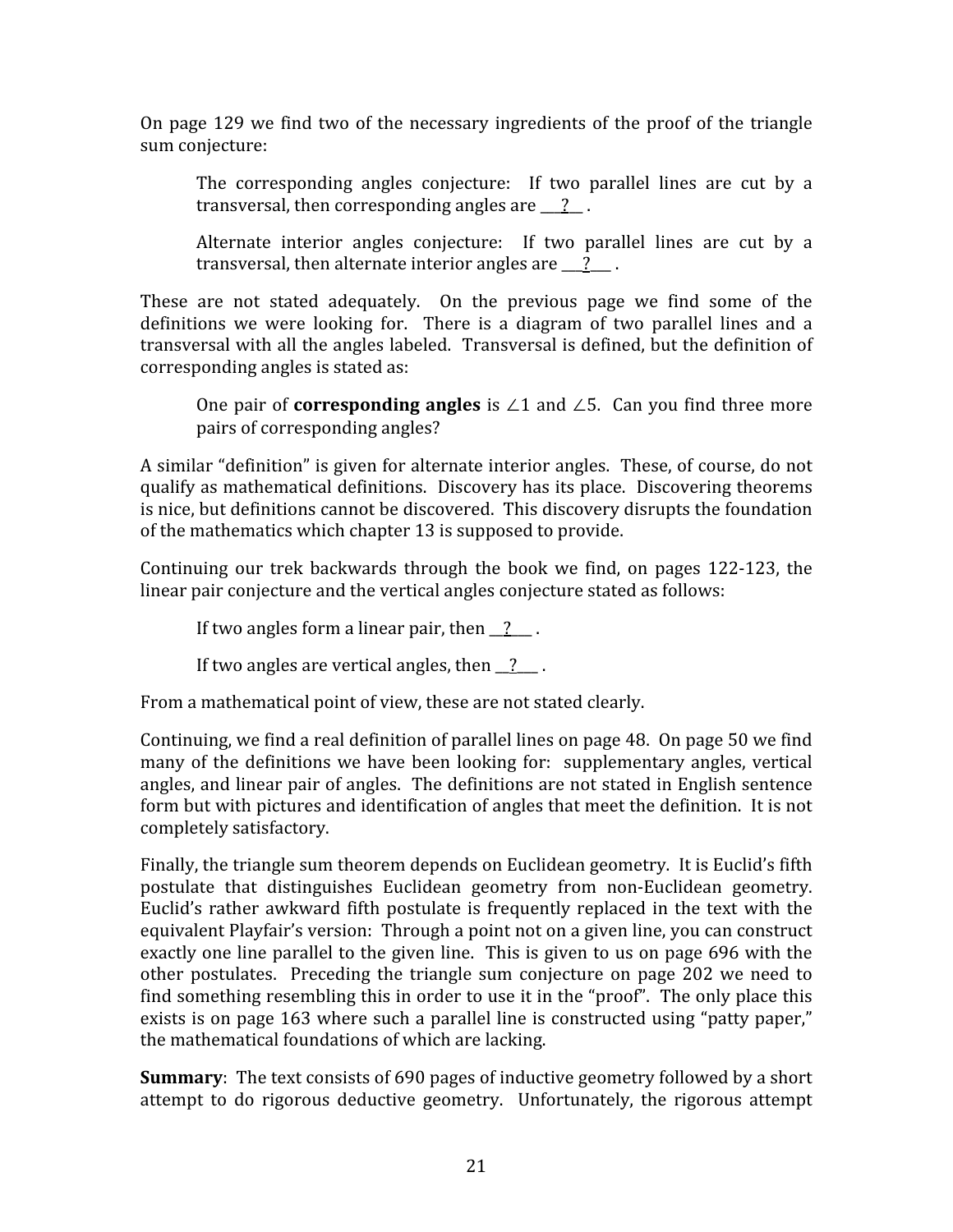depends on vague and "discovered" definitions scattered throughout the first 690 pages. This is a highly unsatisfactory geometry text.

#### **The triangle sum theorem in** *Core-Plus Mathematics*

The triangle sum theorem appears as an exercise on page 45, Unit 1, Lesson 2, of *Course 3.* The proof is standard and developed through a series of questions. Our job is to trace back through the definitions, postulates, and theorems used to be sure that all is in place to make this mathematically coherent. Formal geometry involving postulates starts on page 30 so the development should be quick and easy to access given that there is only 15 pages to do it in.

We find definitions for **linear pair** and **vertical angles** on pages 30‐31, followed by the **Linear Pair Postulate** that says the sum of the angles for a linear pair is 180 degrees. This is really our definition of degrees, and it gives us that an angle that makes a straight line is 180 degrees. The Linear Pair Postulate isn't said quite properly because knowledge of degrees is really assumed. Next we find the **Vertical Angles Theorem**.

On page 32 we get a definition of **perpendicular** in terms of right angles, but right angles are not defined. Trying to trace back through *Courses* 1 and 2, it seems that right angles are known coming into *Core-Plus* and so we never see a proper definition. This is a non-trivial flaw in the development of the triangle sum theorem.

On page 35 we find definitions of **parallel lines** and **transversal** lines, as well as the names of various related angles. The **Parallel Lines Postulate** shows up on page 38:

In a plane, two lines cut by a transversal are parallel if and only if corresponding angles have equal measure.

This postulate is the crucial postulate needed for much of the proof of the theorem under consideration. The first step in the proof of the theorem is to construct a line through one vertex of the triangle that is parallel to the opposite side. Various angles are then shown to be equal. This postulate takes care of the equality of these angles. What is left, aside from some facts assumed about arithmetic, is the actual construction of the parallel line.

This construction is normally carried out using Playfair's postulate that says you can always do just that; find exactly one parallel line through a point not on the first line. This is equivalent to Euclid's rather complex fifth postulate, the postulate that defines Euclidean geometry rather than non-Euclidean geometry. There are many sets of equivalent postulates, and Playfair's postulate is an acceptable alternative to Euclid's fifth postulate. However, the postulate used by *Core-Plus* is quite different and requires a different proof of the triangle sum theorem.

The "Parallel Lines Postulate" does tell us that if there is a parallel line through an external point, it is unique although that is not proven in the text at this stage. This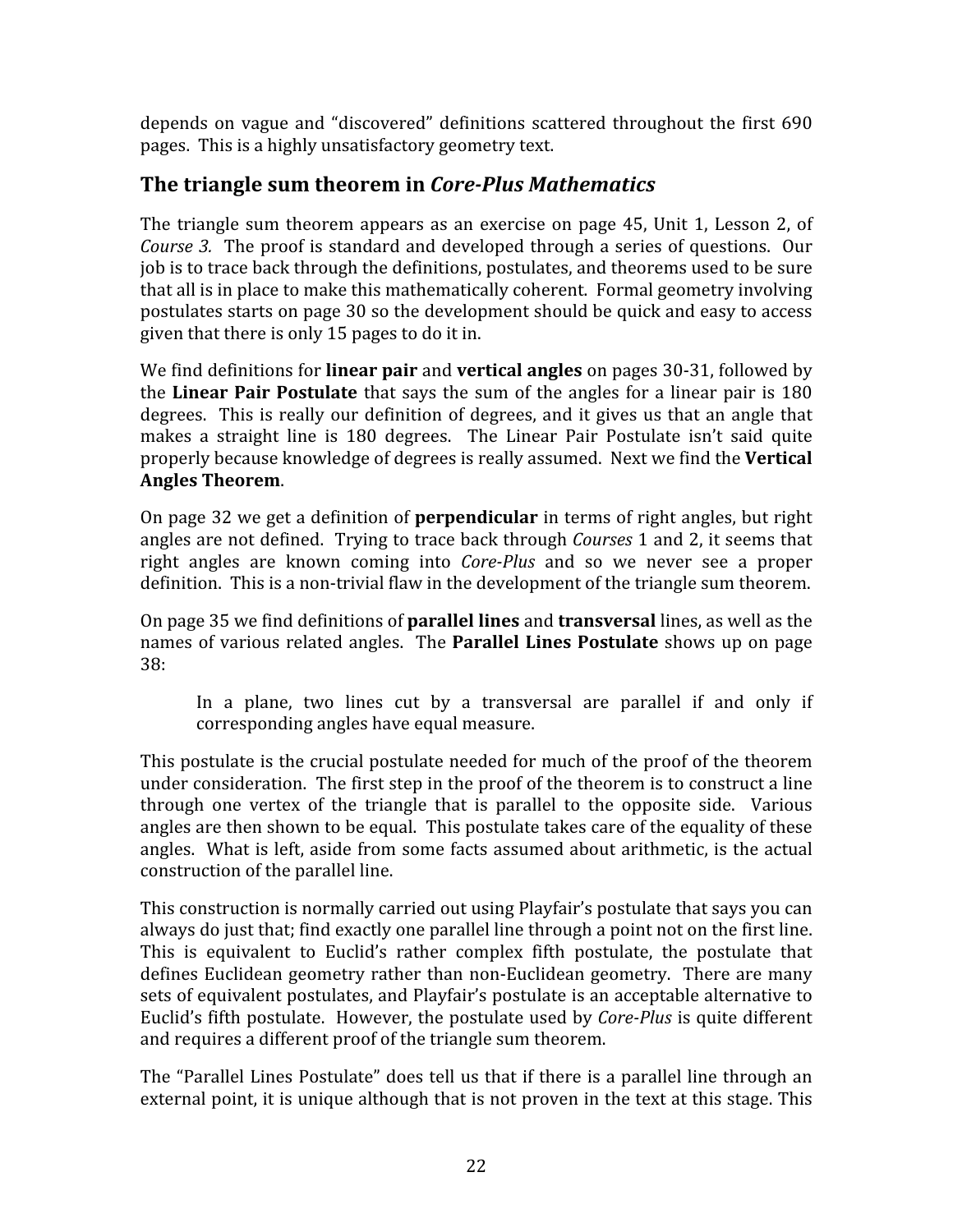information is important, but we also need a proof of the existence of a parallel line through the point. The way this is done is by a construction shown to us on pages 33‐34. First, drop a perpendicular from the point to the line, and then construct a perpendicular at that point to the new line. Now apply the postulate. All the angles are (undefined) right angles and so the last line and the first line are parallel. The problems with this proof when evaluated in terms of logical development and mathematically coherence are overwhelming. The justification of the construction involves (bottom of page 33) showing two triangles are congruent. Triangle congruency is studied in *Course 1* starting on 371, but this is done without benefit of foundation (definitions, postulates, etc). Nonetheless, triangle congruency is used here. The formal study of triangle congruency starts in *Course 3* on page 195. Using pre‐postulate informally proven theorems or statements to prove results formally, only to have those informal theorems show up much later in the formal geometry is not mathematically sound. It is called circular reasoning.

**Summary:** The program fails to build geometry up from foundations in a mathematically sound and coherent way. Informal geometry is studied before formal geometry and "theorems" from informal geometry are used to prove theorems in formal geometry destroying any logical coherence in the program. One significant goal of a geometry course is to teach logic, and this program fails on that account. It is quite an unsatisfactory geometry program.

#### **The triangle sum theorem in** *Glencoe McGraw-Hill*

The theorem appears on page 244 of the geometry text. The proof is straightforward. It is detailed and requires substitution, covered on page 134, the angle addition postulate, page 149, linear pair, page 46, supplementary angles, page 47, and various other angles, page 172. Also necessary is the alternate interior angles theorem, found on page 179. This depends on the vertical angle theorem of page 152, left as an exercise and the supplement theorem on page 150, also left as an exercise.

What remains is the drawing of the auxiliary line through one vertex parallel to the opposite side. This is accomplished by the parallel postulate on page 206. This postulate is Playfair's version of Euclid's fifth postulate and it gives us exactly what is needed, a parallel line through a point not on the line.

There is a bit of overkill at work in here. On page 205 we have a "converse of corresponding angles postulate", but it would follow as a theorem from the parallel postulate and the corresponding angles postulate. Better to have too many postulates than too few, or, to have them in the wrong order than not to have them at all.

**Summary**: This program provides a logical development of the material. Along with the formal geometry, some informal geometry is also used. For example, the text shows how to bisect an angle using a compass and a straightedge on page 40, but only justifies it as a theorem later on page 325. This is acceptable because they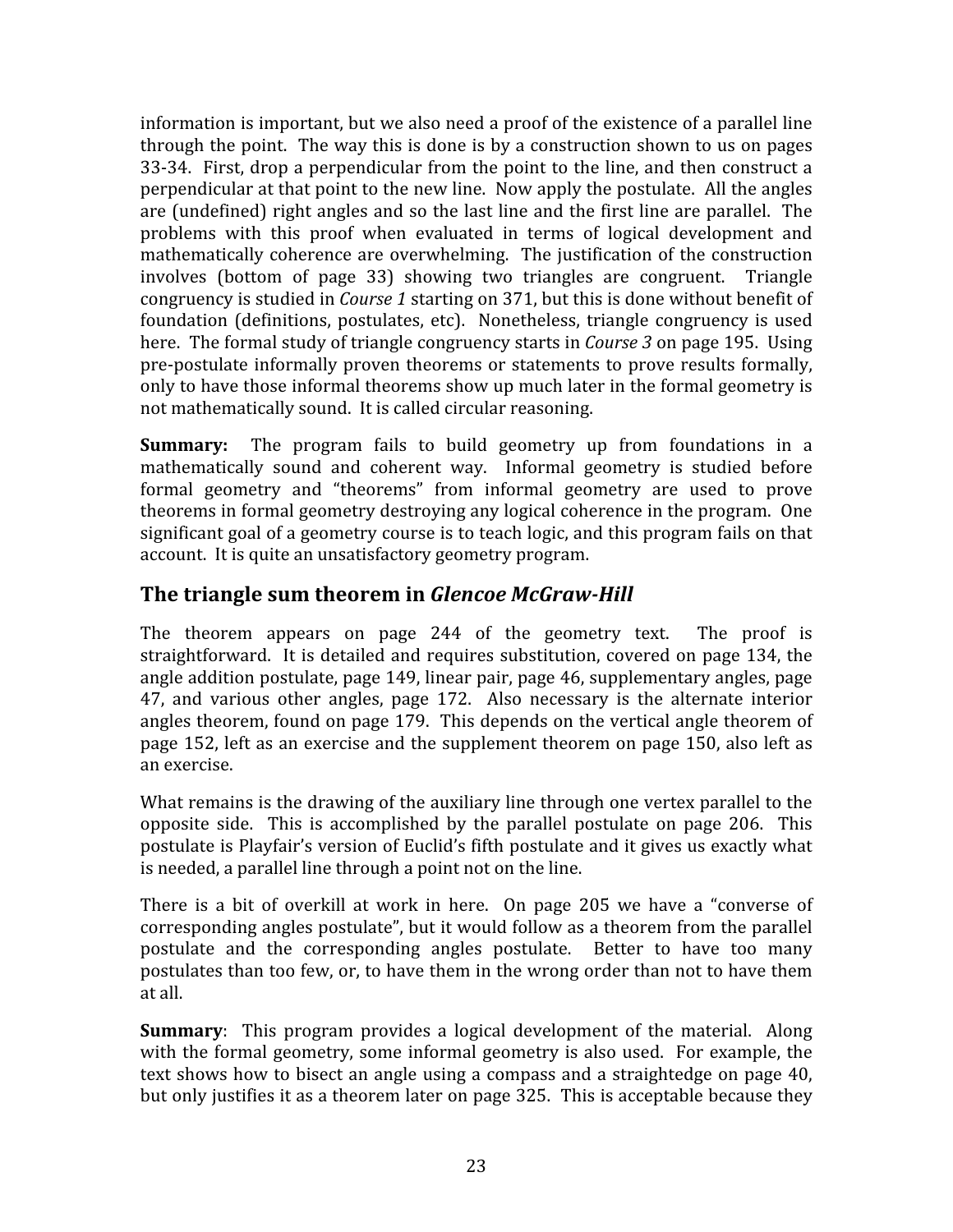do not use their informal geometry in the formal proofs. This is a sound proof of the triangle sum theorem.

#### **Summary of the triangle sum theorem**

*Holt*  and *Glencoe*  are straightforward, logical, coherent, and sound geometry programs.

Neither *Discovering* nor *CorePlus* is acceptable as a geometry program. *Discovering* puts off rigorous geometry until the end of the book, and then relies on vague definitions from the previous part of the book. This program must rank higher than *Core-Plus*, which uses informal theorems to prove formal theorems that are then used to prove the informal theorems formally. This is circular reasoning.

# **Summary of all evaluated categories in all programs**

Geometry is important, so the unacceptable nature of geometry in *Discovering* and *Core-Plus* makes these programs unacceptable. The flaws in these geometry programs are such that they could not easily be compensated for by a teacher, even with the help of supplementation. Both *Holt* and *Glencoe* have acceptable proofs of the triangle sum theorem. *Holt = Glencoe > Discovering > Core-Plus*.

The core of algebra developed with linear and quadratic equations and functions is essential for students who plan to move forward with mathematics. All of the programs are seriously flawed when it comes to graphing linear equations and the teacher should redress this inadequacy through supplementation. Two of the programs, *Discovering* and *Core-Plus*, downplay algebraic structure and skills so heavily that the linear equation/function part of their programs is unacceptable. Both *Holt* and *Glencoe* are much better than *Discovering* and *Core-Plus* for linear equations and functions. *Glencoe > Holt > Discovering > Core-Plus.* 

The foundation for the study of  $max/min$  problems in quadratics rests on the development of symmetry. Only *Holt* comes close to doing this well. There is much to like about *CorePlus*. *Discovering* has serious flaws. Its goals are not those of algebra. *Glencoe* ignores the power of algebra to derive important information and just gives it to the student. Both *Discovering* and *Glencoe* are unacceptable. *Holt > CorePlus > Discovering > Glencoe*.

*Discovering* is unacceptable in all three categories studied. *Core-Plus* is unacceptable in two out of three categories. *Glencoe* is unacceptable in one category. *Holt* is the only program acceptable in all three categories, but it cannot be recommended with enthusiasm.

There is a very disturbing aspect to the failure to do the foundational work with the graphing of linear functions and the symmetry for quadratic functions. These are long books, in some cases over 1,000 pages. The missing foundational work rarely